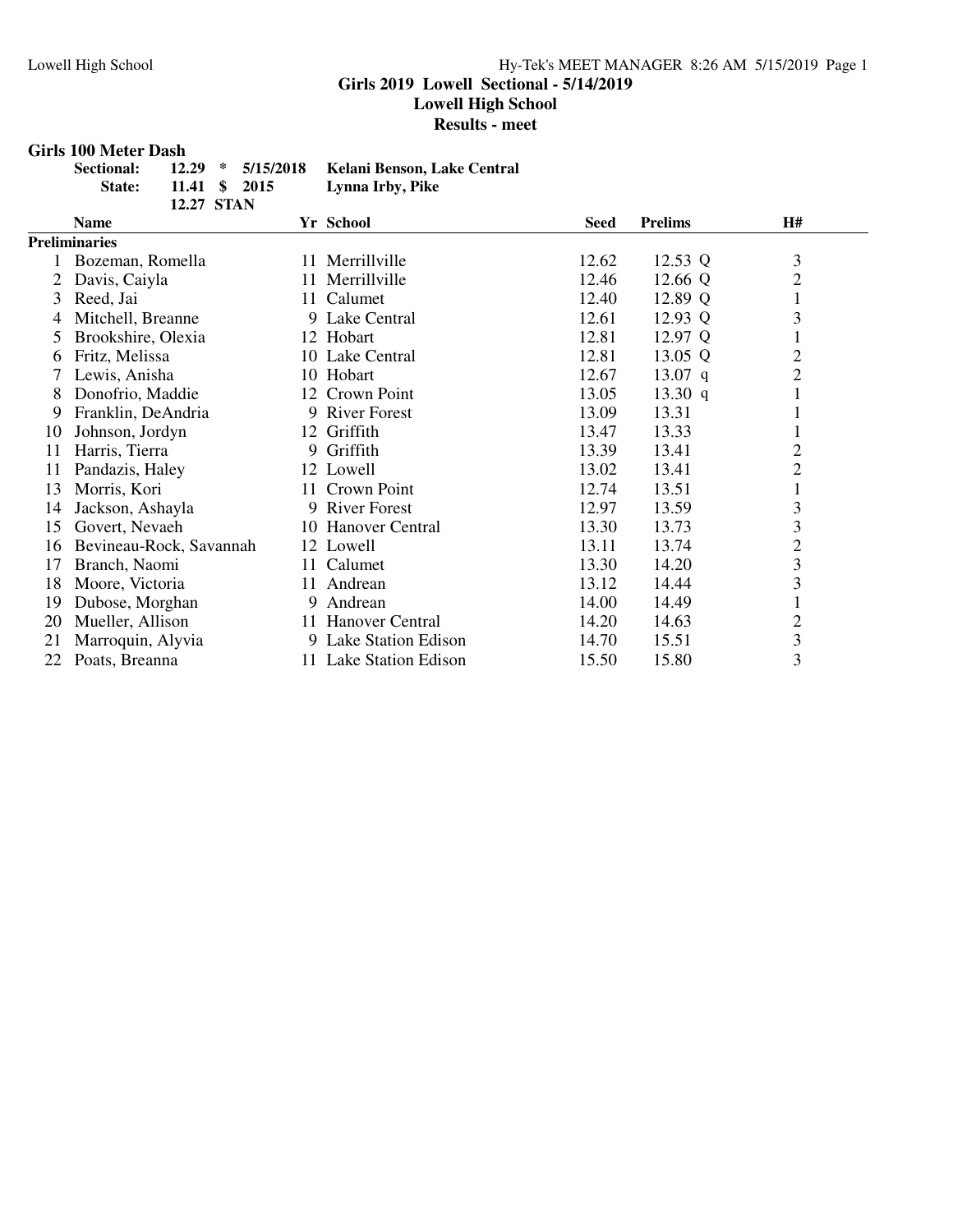#### Lowell High School Hy-Tek's MEET MANAGER 8:26 AM 5/15/2019 Page 2 **Girls 2019 Lowell Sectional - 5/14/2019**

**Lowell High School**

**Results - meet**

#### **Girls 100 Meter Dash**

|        | 12.29<br>Sectional:<br>11.41<br>State: | 5/15/2018<br>∗<br>-SS<br>2015<br><b>12.27 STAN</b> | Kelani Benson, Lake Central<br>Lynna Irby, Pike |                |                |               |
|--------|----------------------------------------|----------------------------------------------------|-------------------------------------------------|----------------|----------------|---------------|
|        | <b>Name</b>                            |                                                    | Yr School                                       | <b>Prelims</b> | <b>Finals</b>  | <b>Points</b> |
| Finals |                                        |                                                    |                                                 |                |                |               |
|        | Bozeman, Romella                       |                                                    | 11 Merrillville                                 | 12.53          | $12.26 * STAN$ | 10            |
|        | 2 Davis, Caiyla                        |                                                    | 11 Merrillville                                 | 12.66          | 12.53          | 8             |
|        | 3 Mitchell, Breanne                    |                                                    | 9 Lake Central                                  | 12.93          | 12.62          | 6             |
| 4      | Reed, Jai                              |                                                    | 11 Calumet                                      | 12.89          | 12.74          |               |
|        | Brookshire, Olexia                     |                                                    | 12 Hobart                                       | 12.97          | 13.11          | 4             |
| 6      | Lewis, Anisha                          |                                                    | 10 Hobart                                       | 13.07          | 13.14          | 3             |
|        | Donofrio, Maddie                       |                                                    | 12 Crown Point                                  | 13.30          | 13.19          | ↑             |
| 8      | Fritz, Melissa                         |                                                    | 10 Lake Central                                 | 13.05          | 13.23          |               |
|        |                                        |                                                    |                                                 |                |                |               |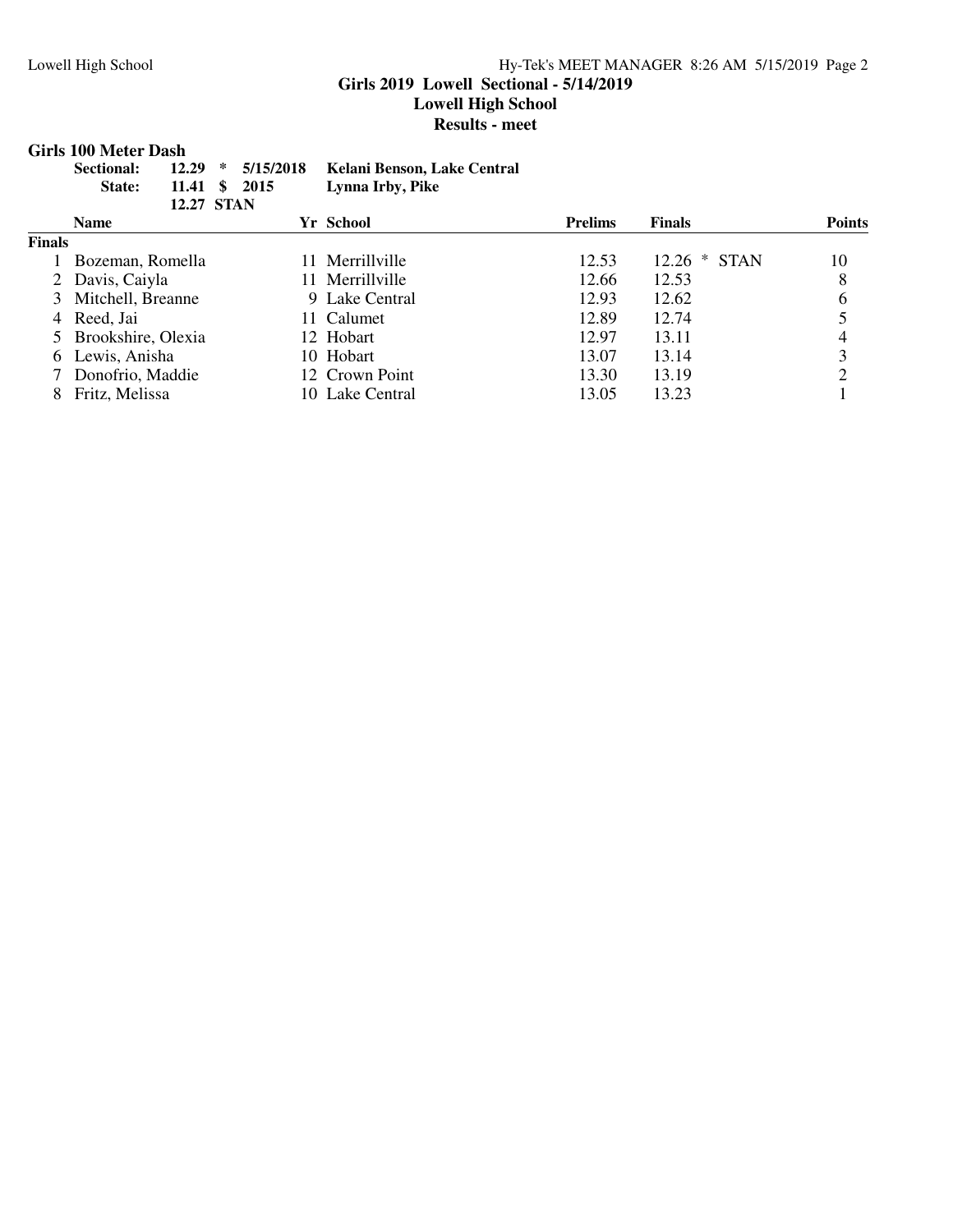#### **Girls 2019 Lowell Sectional - 5/14/2019**

**Lowell High School**

**Results - meet**

#### **Girls 200 Meter Dash**

| Sectional:    | $25.29 * 2006$ | <b>Bionca Gildon, Gary Wirt</b>        |
|---------------|----------------|----------------------------------------|
| <b>State:</b> | 23.12 \$ 1986  | Maicel Malone, North Central (Indpls.) |
|               | 25.17 STAN     |                                        |

|    | <b>Name</b>       | Yr School          | Seed  | <b>Prelims</b> | H#             |
|----|-------------------|--------------------|-------|----------------|----------------|
|    | Preliminaries     |                    |       |                |                |
|    | Fritz, Melissa    | 10 Lake Central    | 25.70 | 26.15 Q        | $\overline{2}$ |
|    | Davis, Caiyla     | 11 Merrillville    | 25.11 | 26.31 Q        |                |
| 3  | Reed, Jai         | 11 Calumet         | 26.00 | 26.44 Q        | 3              |
| 4  | White, Savy       | 11 Crown Point     | 26.68 | 26.54 Q        | $\overline{2}$ |
| 5  | Mitchell, Breanne | 9 Lake Central     | 26.46 | 26.56 Q        | 3              |
| 6  | Harrell, Aliyah   | 11 Crown Point     | 26.78 | 26.61 Q        |                |
|    | Pandazis, Haley   | 12 Lowell          | 27.11 | 26.60 q        | 2              |
| 8  | Gill, Macee       | 11 Lowell          | 27.64 | $27.35$ q      | 3              |
| 9  | Belk, Jadiah      | 9 Hobart           | 28.43 | 27.87          |                |
| 10 | Jackson, Ashayla  | 9 River Forest     | 28.26 | 27.98          | $\overline{2}$ |
| 11 | Hester, Taneasha  | 9 Griffith         | 29.50 | 28.20          |                |
| 12 | Govert, Nevaeh    | 10 Hanover Central | 28.50 | 28.72          |                |
| 13 | Reeves, Kashmere  | 12 Calumet         | 27.30 | 29.00          | 3              |
| 14 | Huyser, Kaylee    | 12 Hanover Central | 28.90 | 29.02          | $\overline{2}$ |
| 15 | Mathis, Hannah    | 9 Hobart           | 30.16 | 31.14          | 3              |
| 16 | Cruz, Kayla       | Griffith           | 30.20 | 32.56          | $\overline{2}$ |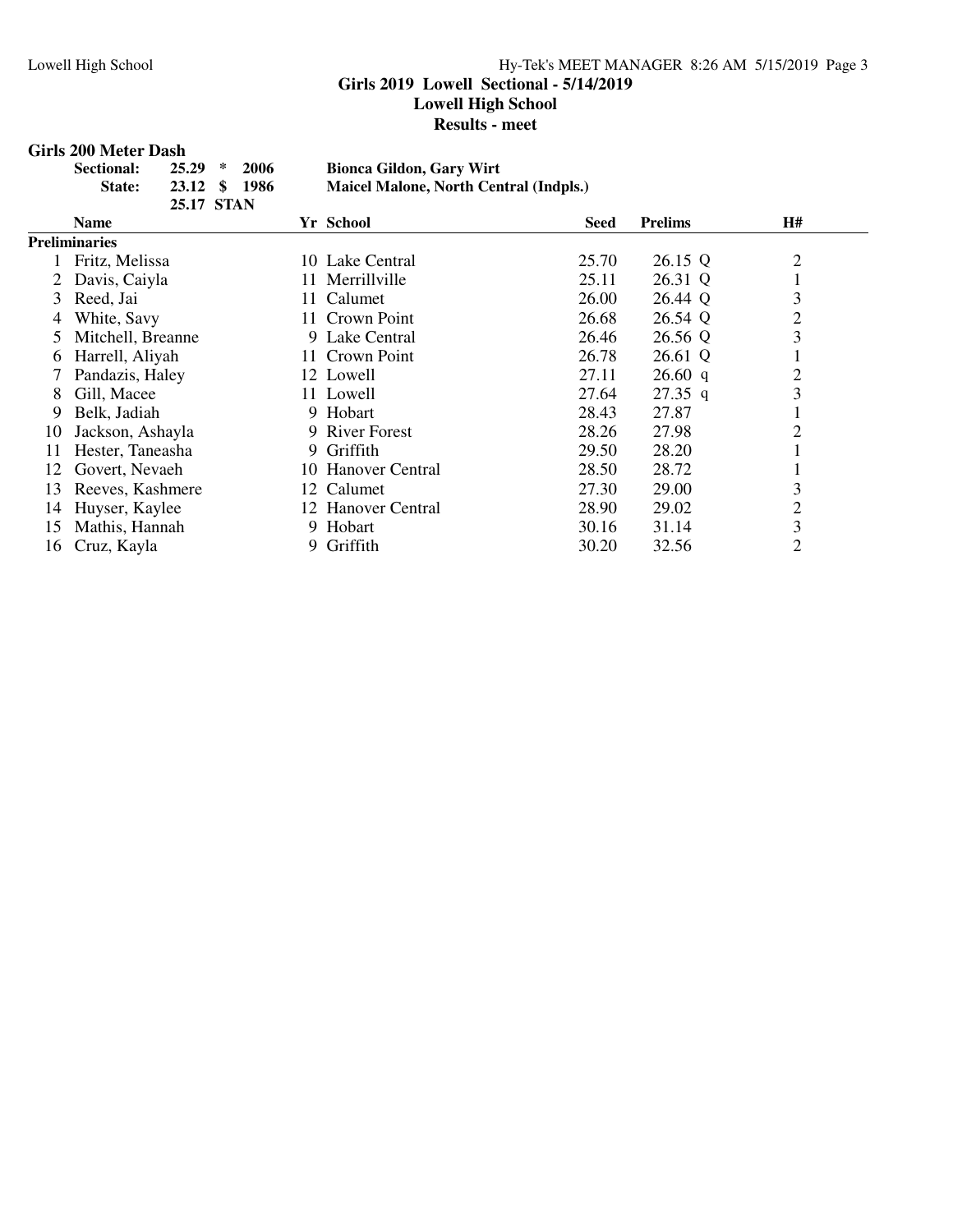#### Lowell High School Hy-Tek's MEET MANAGER 8:26 AM 5/15/2019 Page 4 **Girls 2019 Lowell Sectional - 5/14/2019 Lowell High School Results - meet**

# **Girls 200 Meter Dash<br>Sectional:** 25.29 \* 2006

#### **Sectional: 25.29 \* 2006 Bionca Gildon, Gary Wirt State: 23.12 \$ 1986 Maicel Malone, North Central (Indpls.)**

|        | <b>25.17 STAN</b>   |                 |                |        |               |
|--------|---------------------|-----------------|----------------|--------|---------------|
|        | <b>Name</b>         | Yr School       | <b>Prelims</b> | Finals | <b>Points</b> |
| Finals |                     |                 |                |        |               |
|        | Davis, Caiyla       | 11 Merrillyille | 26.31          | 25.79  | 10            |
|        | 2 Fritz, Melissa    | 10 Lake Central | 26.15          | 26.17  | 8             |
|        | 3 Harrell, Aliyah   | 11 Crown Point  | 26.61          | 26.35  | 6             |
|        | 4 Reed, Jai         | 11 Calumet      | 26.44          | 26.43  |               |
|        | 5 White, Savy       | 11 Crown Point  | 26.54          | 26.73  | 4             |
|        | 6 Mitchell, Breanne | 9 Lake Central  | 26.56          | 26.75  |               |
|        | Pandazis, Haley     | 12 Lowell       | 26.60          | 27.21  | 2             |
| 8      | Gill, Macee         | 11 Lowell       | 27.35          | 27.34  |               |
|        |                     |                 |                |        |               |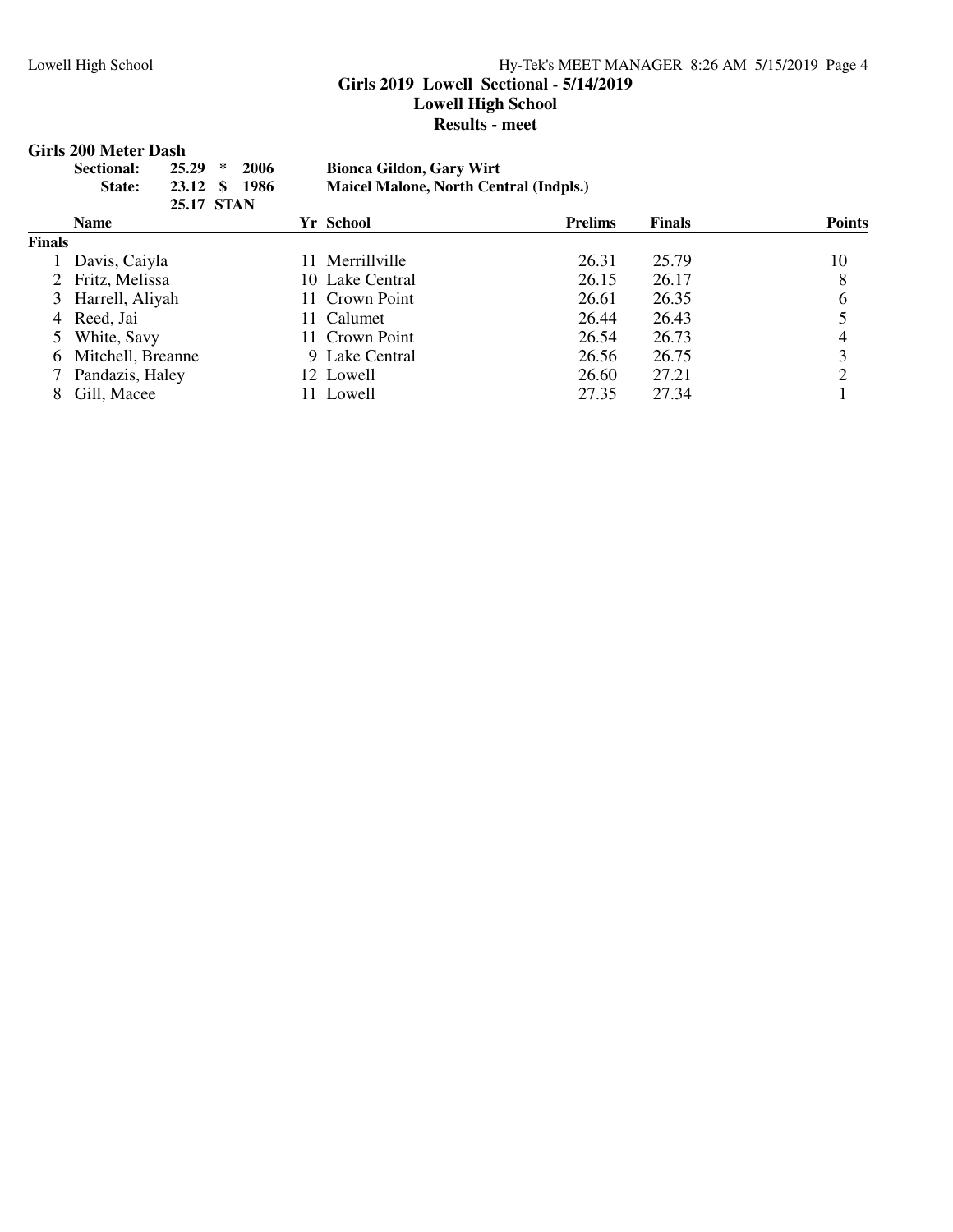#### **Girls 2019 Lowell Sectional - 5/14/2019**

**Lowell High School**

**Results - meet**

#### **Girls 400 Meter Dash**

| Sectional:    |               | 57.66 * 5/15/2017 Lauren Edwards, Hobart |
|---------------|---------------|------------------------------------------|
| <b>State:</b> | 52.42 \$ 1986 | Maicel Malone, North Central (Indpls.)   |
|               | 57.38 STAN    |                                          |

|        | <b>Name</b>        |     | Yr School             | Seed    | <b>Finals</b> | H#             | <b>Points</b> |
|--------|--------------------|-----|-----------------------|---------|---------------|----------------|---------------|
| Finals |                    |     |                       |         |               |                |               |
|        | Russin, Maddie     |     | 11 Crown Point        | 56.83   | 58.33         | 2              | 10            |
|        | Clemons, Dominique |     | 9 Hobart              | 1:02.26 | 1:00.07       | 2              | 8             |
| 3      | Harrison, Erin     |     | 10 Crown Point        | 1:01.09 | 1:00.65       | 2              | 6             |
| 4      | Martisek, Abby     |     | 10 Lake Central       | 1:01.26 | 1:01.66       | $\overline{2}$ | 5             |
| 5      | Scott, Makayla     |     | 12 Merrillville       | 1:02.36 | 1:03.23       | 2              | 4             |
| 6      | Jenkins, Raina     |     | 11 Merrillville       | 1:04.42 | 1:03.82       |                | 3             |
|        | Butler, Malia      |     | 9 Hanover Central     | 1:04.00 | 1:03.90       | 2              | 2             |
| 8      | Henke, Alexa       |     | 10 Lowell             | 1:05.20 | 1:04.96       |                |               |
| 9      | Victor, Maddy      |     | 10 Hanover Central    | 1:04.00 | 1:05.17       | 2              |               |
| 10     | Kulacz, Krista     |     | 9 Lake Central        | 1:04.25 | 1:05.18       | 2              |               |
| 11     | Hughes, Brooke     |     | 11 Lowell             | 1:07.60 | 1:05.27       |                |               |
| 12     | Lawton, Jasmine    | 10  | Griffith              | 1:05.20 | 1:06.09       |                |               |
| 13     | Zavala, Heaven     | 10. | Griffith              | 1:07.80 | 1:06.39       |                |               |
| 14     | Haluska, Abigale   | 11. | Hobart                | 1:08.25 | 1:08.47       |                |               |
| 15     | Thompson, Amber    |     | 9 River Forest        | 1:16.00 | 1:14.90       |                |               |
| 16     | Campbell, Kendall  |     | 9 Lake Station Edison | 1:21.00 | 1:21.33       |                |               |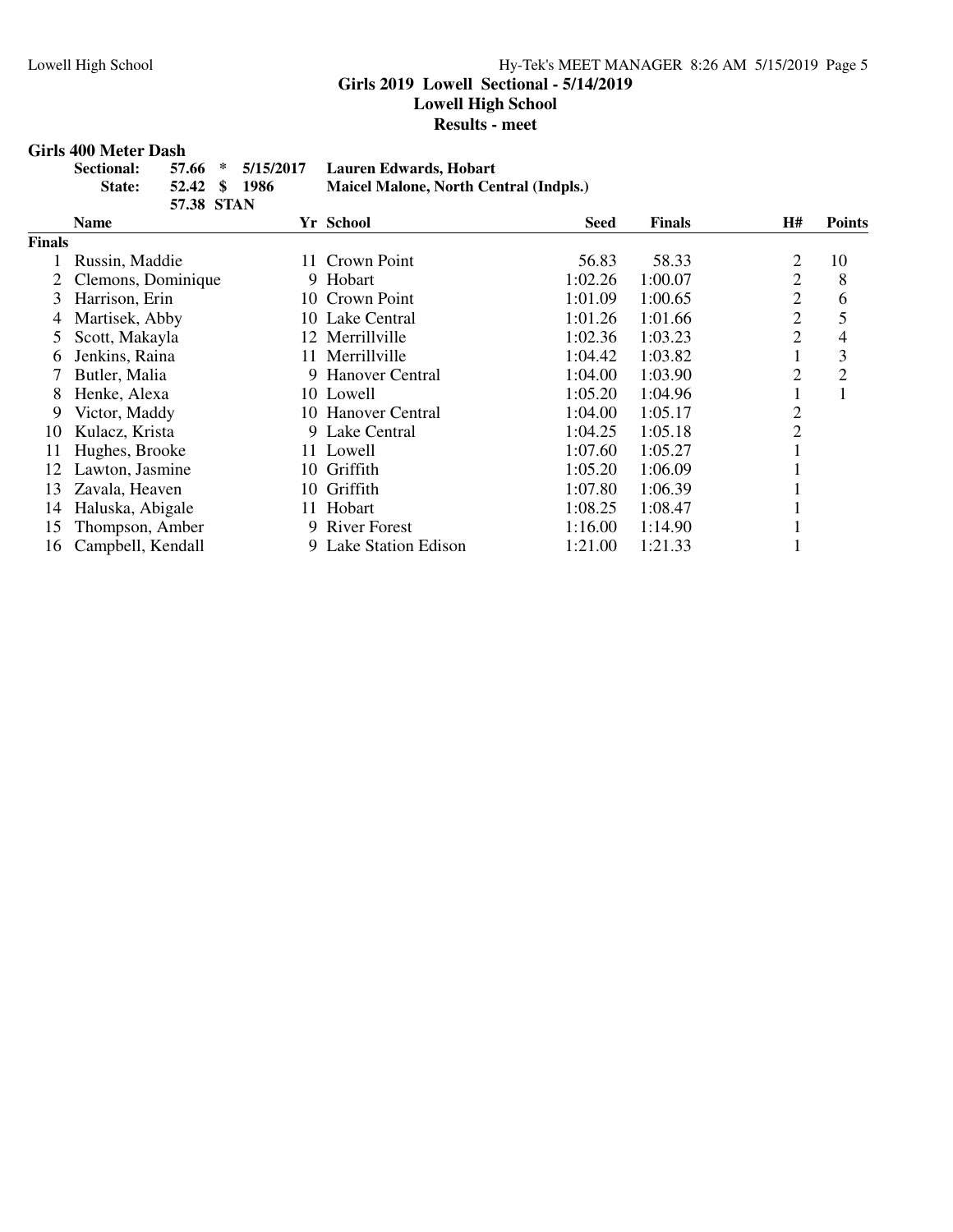#### Lowell High School Hy-Tek's MEET MANAGER 8:26 AM 5/15/2019 Page 6 **Girls 2019 Lowell Sectional - 5/14/2019 Lowell High School Results - meet**

#### **Girls 800 Meter Run**

| Sectional: 2:19.42 * 5/15/2017 |                        |  | <b>Maddie Russin, Crown Point</b>           |
|--------------------------------|------------------------|--|---------------------------------------------|
|                                | State: 2:07.91 \$ 2013 |  | <b>Brittany Neeley, Eastern (Greentown)</b> |
|                                | 2:16.24 STAN           |  |                                             |

|               | Name               |    | Yr School              | <b>Seed</b> | <b>Finals</b>                    | H#             | <b>Points</b>  |
|---------------|--------------------|----|------------------------|-------------|----------------------------------|----------------|----------------|
| <b>Finals</b> |                    |    |                        |             |                                  |                |                |
|               | Russin, Maddie     |    | 11 Crown Point         | 2:16.00     | 2:16.22<br>$\ast$<br><b>STAN</b> | 2              | 10             |
| 2             | James, Karina      |    | 9 Lowell               | 2:24.70     | 2:20.21                          | $\overline{2}$ | 8              |
| 3             | James, Annalise    |    | 12 Lowell              | 2:23.40     | 2:21.48                          | $\overline{2}$ | 6              |
| 4             | Zubeck, Lilly      |    | 11 Lake Central        | 2:23.01     | 2:23.11                          | $\overline{2}$ | 5              |
| 5             | Nowaczyk, Layla    |    | 9 Crown Point          | 2:32.00     | 2:32.15                          | $\overline{2}$ | 4              |
| 6             | Knestrict, Riley   |    | 10 Lake Central        | 2:33.28     | 2:32.51                          | $\overline{2}$ | 3              |
|               | Romeo, Lauren      |    | 11 Hobart              | 2:32.91     | 2:32.89                          | $\overline{2}$ | $\overline{2}$ |
| 8             | Smith, Christina   |    | 11 Merrillville        | 2:38.65     | 2:33.04                          | $\overline{2}$ |                |
| 9             | Beasley, Shamiya   |    | 11 Merrillville        | 2:30.13     | 2:33.47                          | $\overline{2}$ |                |
| 10            | Butler, Maya       |    | 10 Hanover Central     | 2:49.00     | 2:41.98                          | $\overline{2}$ |                |
| 11            | Davenport, Maria   |    | 9 Hanover Central      | 2:49.00     | 2:47.45                          |                |                |
| 12            | Mehisen, Sara      | 11 | Griffith               | 2:53.70     | 2:50.80                          |                |                |
| 13            | Bucko, Megan       |    | 9 River Forest         | 2:58.26     | 2:54.03                          |                |                |
| 14            | Bridegroom, Serena |    | 9 Griffith             | 3:06.00     | 3:01.24                          |                |                |
| 15            | Silva, Gabriela    |    | 10 Lake Station Edison | 3:04.00     | 3:01.60                          |                |                |
| 16            | Zepeda, Ana        |    | 12 Lake Station Edison | 3:04.00     | 3:06.32                          |                |                |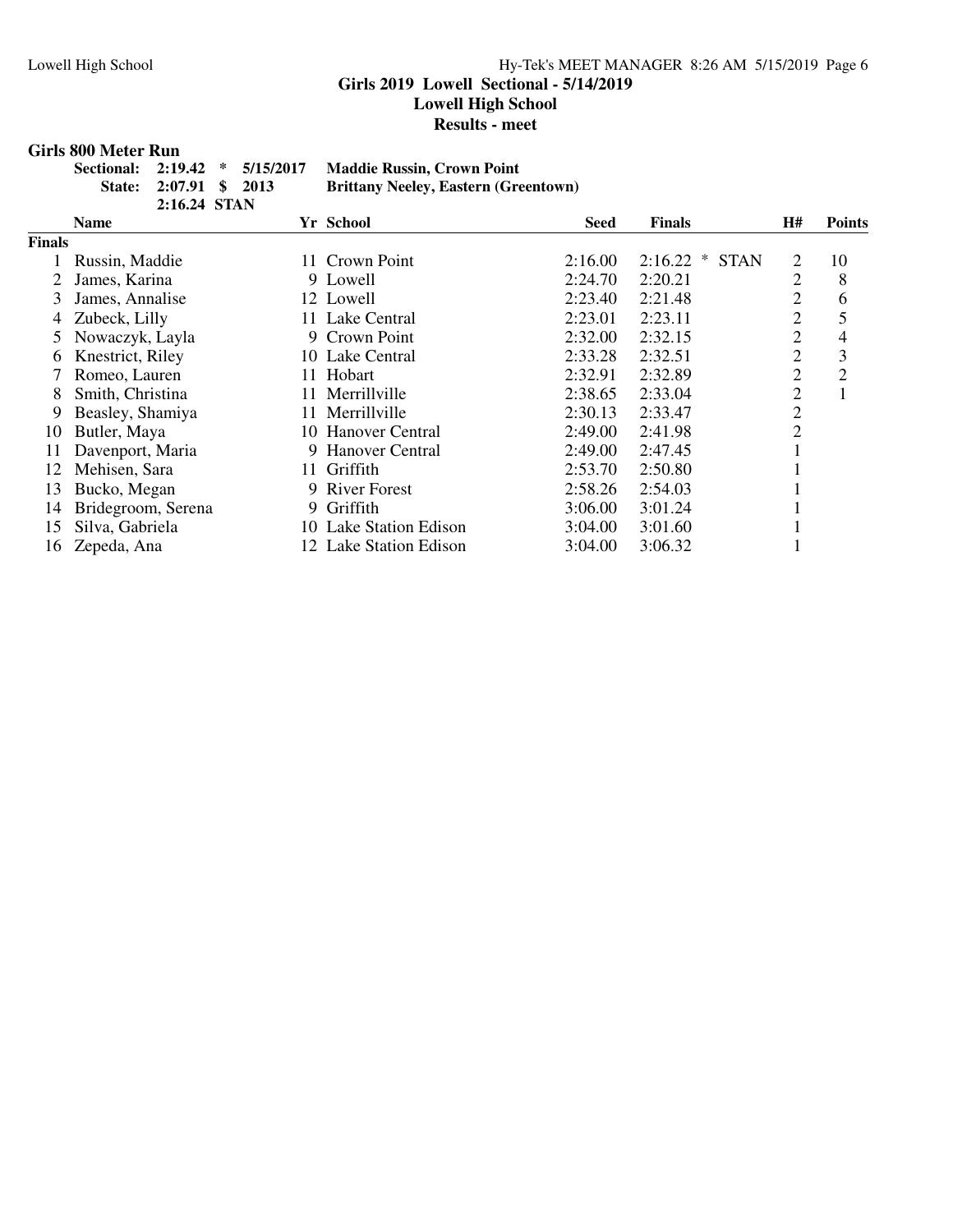#### **Girls 2019 Lowell Sectional - 5/14/2019**

**Lowell High School**

**Results - meet**

#### **Girls 1600 Meter Run**

| Sectional: 5:09.02 * 2010 |                        |  | <b>Lacee Pierce, Crown Point</b>      |
|---------------------------|------------------------|--|---------------------------------------|
|                           | State: 4:43.46 \$ 2011 |  | <b>Waverly Neer, Culver Academies</b> |
|                           | 5:02.82 STAN           |  |                                       |

|        | .                    |    |                        |             |               |               |
|--------|----------------------|----|------------------------|-------------|---------------|---------------|
|        | <b>Name</b>          |    | Yr School              | <b>Seed</b> | <b>Finals</b> | <b>Points</b> |
| Finals |                      |    |                        |             |               |               |
|        | James, Annalise      |    | 12 Lowell              | 5:23.40     | 5:08.88 *     | 10            |
|        | Burgos, Jaelyn       |    | 10 Crown Point         | 5:16.00     | 5:12.40       | 8             |
| 3      | Greiner, Lilli       |    | 11 Andrean             | 5:41.32     | 5:34.32       | 6             |
| 4      | Kartz, Madeline      |    | 10 Hanover Central     | 5:29.00     | 5:36.00       | 5             |
| 5      | Bibakis, Alexia      |    | 11 Lowell              | 5:54.40     | 5:40.04       | 4             |
| 6      | Gunnell, Lauren      |    | 10 Merrillville        | 5:48.16     | 5:45.47       | 3             |
|        | Thomas, Emily        |    | 10 Lake Central        | 5:53.37     | 5:50.41       | 2             |
| 8      | Bozinovski, Victoria |    | 11 Crown Point         | 5:43.00     | 5:52.12       |               |
| 9      | Kosciek, Taylor      |    | 9 Lake Central         | 5:45.31     | 6:00.68       |               |
| 10     | Pratchett, Destiney  |    | 12 River Forest        | 5:56.00     | 6:04.23       |               |
| 11     | Cespedes, Nicole     | 9. | Andrean                | 6:04.11     | 6:05.49       |               |
| 12     | Muro, Diana          | 12 | Griffith               | 6:04.20     | 6:09.15       |               |
| 13     | Davenport, Maria     |    | 9 Hanover Central      | 6:21.00     | 6:30.89       |               |
| 14     | Bridegroom, Serena   |    | 9 Griffith             | 6:35.10     | 6:41.72       |               |
| 15     | Harris, Lexington    |    | 12 River Forest        | 6:51.00     | 7:04.93       |               |
| 16     | Nowacki, Rayann      |    | 10 Lake Station Edison | 6:51.00     | 7:25.77       |               |
|        |                      |    |                        |             |               |               |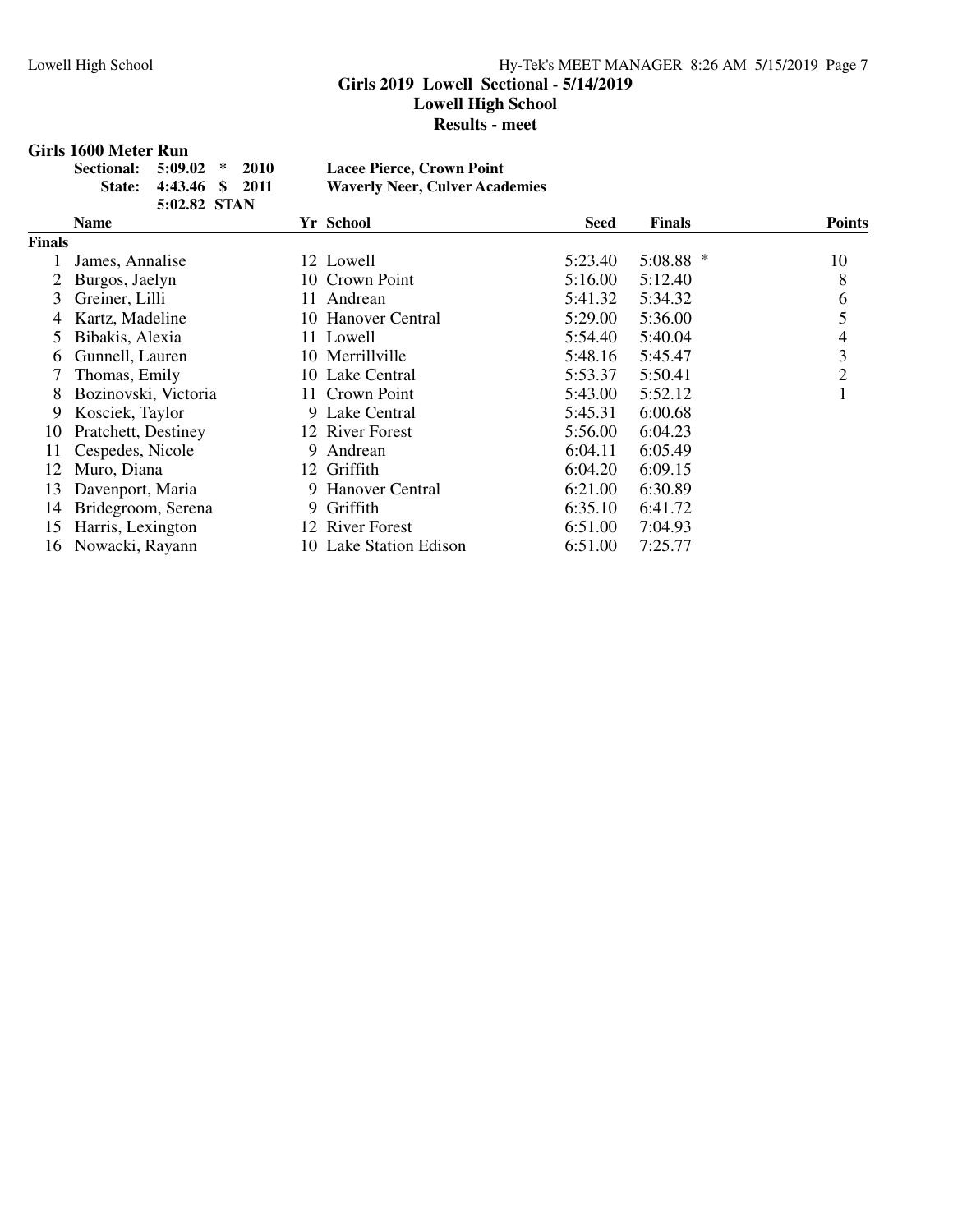### **Girls 2019 Lowell Sectional - 5/14/2019**

**Lowell High School**

**Results - meet**

#### **Girls 3200 Meter Run**

| Sectional: 11:15.88 * 2016 |                         |  | <b>Hannah Wylie, Crown Point</b> |
|----------------------------|-------------------------|--|----------------------------------|
|                            | State: 10:11.20 \$ 2015 |  | Anna Rohrer, Mishawaka           |
|                            | $10.5159$ STAN          |  |                                  |

|        | .                   |   |                       |             |               |               |
|--------|---------------------|---|-----------------------|-------------|---------------|---------------|
|        | <b>Name</b>         |   | Yr School             | <b>Seed</b> | <b>Finals</b> | <b>Points</b> |
| Finals |                     |   |                       |             |               |               |
|        | James, Karina       |   | 9 Lowell              | 11:23.60    | 11:34.99      | 10            |
|        | Boyer, Jordyn       |   | 12 Lowell             | 11:56.10    | 11:37.35      | 8             |
| 3      | Burgos, Jaelyn      |   | 10 Crown Point        | 11:29.00    | 11:38.21      | 6             |
| 4      | Greiner, Lilli      |   | 11 Andrean            | 11:46.82    | 12:16.55      | 5             |
| 5      | Belk, Sydney        |   | 9 Hobart              | 12:25.59    | 12:16.82      | 4             |
| 6      | Kujawa, Rachel      |   | 11 Lake Central       | 12:32.33    | 12:23.30      | 3             |
|        | Kosciek, Taylor     |   | 9 Lake Central        | 12:26.75    | 12:25.89      | 2             |
| 8      | Kartz, Madeline     |   | 10 Hanover Central    | 12:22.00    | 12:33.90      |               |
| 9      | Gunnell, Lauren     |   | 10 Merrillville       | 12:46.67    | 12:44.75      |               |
| 10     | Villarosa, Kristel  |   | 12 Crown Point        | 12:33.00    | 12:56.26      |               |
| 11     | Cespedes, Nicole    | 9 | Andrean               | 12:20.88    | 13:04.12      |               |
| 12     | Pratchett, Destiney |   | 12 River Forest       | 13:34.00    | 13:16.99      |               |
| 13     | Martinez, Natalie   |   | 10 Merrillville       | 13:13.58    | 13:33.88      |               |
| 14     | Muro, Diana         |   | 12 Griffith           | 13:13.90    | 13:35.88      |               |
| 15     | Bolanos, Carina     |   | 11 Hanover Central    | 13:52.00    | 13:53.55      |               |
| 16     | Mireles, Hayley     |   | 9 Lake Station Edison | 15:56.00    | 15:43.42      |               |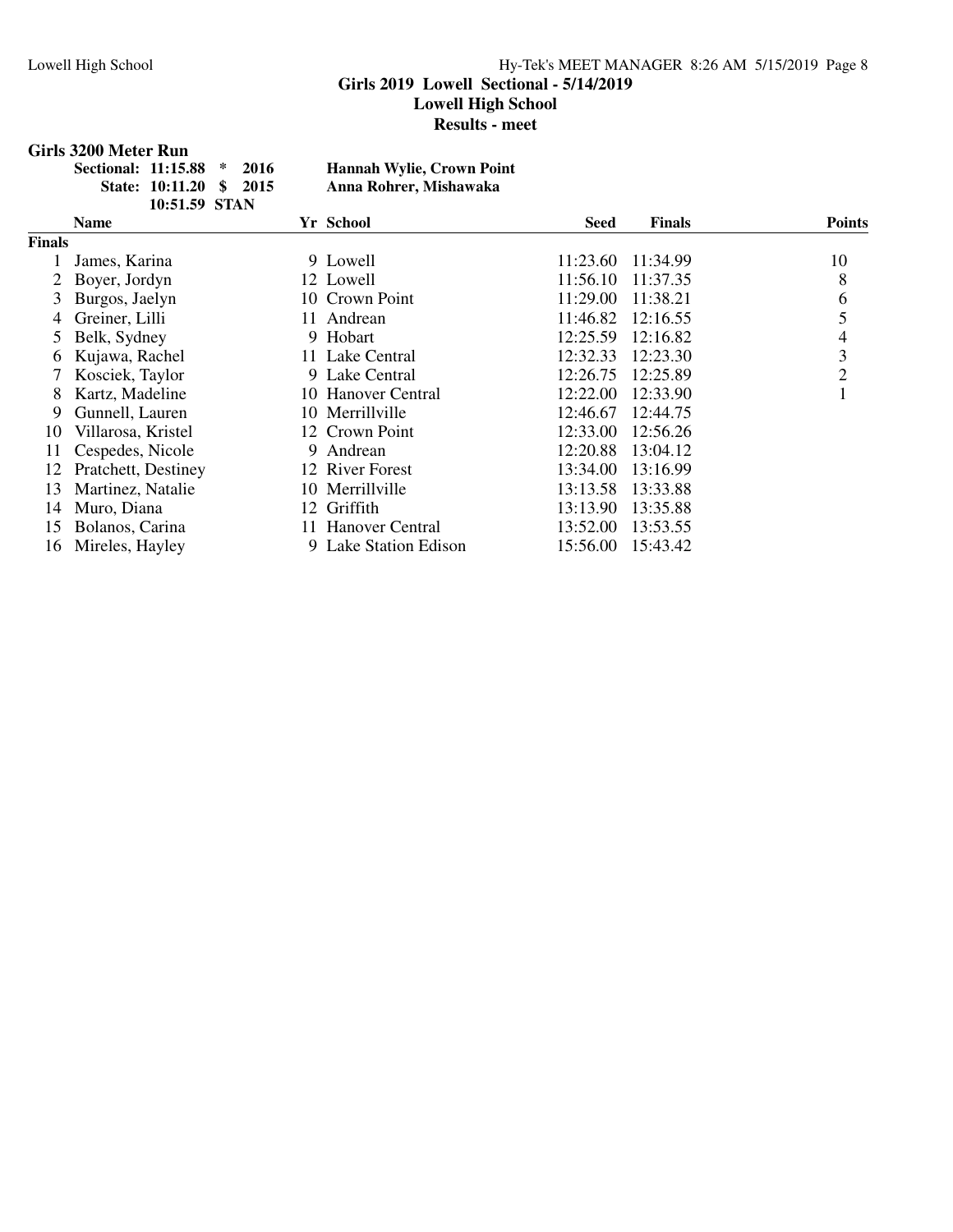#### Lowell High School Hy-Tek's MEET MANAGER 8:26 AM 5/15/2019 Page 9 **Girls 2019 Lowell Sectional - 5/14/2019 Lowell High School Results - meet**

#### **Girls 100 Meter Hurdles**

| Sectional:    |            | $14.00 * 5/15/2018$ | <b>Destiny Washington, Lake Central</b> |
|---------------|------------|---------------------|-----------------------------------------|
| <b>State:</b> |            | 13.93 \$ 2018       | <b>Destiny Washington, Lake Central</b> |
|               | 15.22 STAN |                     |                                         |

|       | <b>Name</b>          | Yr School                | Seed  | <b>Prelims</b> | H#             |  |
|-------|----------------------|--------------------------|-------|----------------|----------------|--|
|       | <b>Preliminaries</b> |                          |       |                |                |  |
|       | Yanders, Jordan      | 10 Merrillville          | 15.58 | 15.66 Q        | $\overline{2}$ |  |
|       | Hudson, Jordenne     | 12 Andrean               | 14.72 | 15.68 Q        |                |  |
| 3     | Metts, Addison       | 11 Hobart                | 15.85 | 15.68 Q        | $\overline{2}$ |  |
|       | Royster, Chyna       | Merrillville<br>11-      | 16.08 | 16.00 Q        |                |  |
| 5.    | Eklund, Cara         | 10 Lake Central          | 16.27 | 16.46 q        |                |  |
| 6     | Richardson, Sarah    | 12 Lowell                | 16.84 | 16.76 $q$      | $\overline{2}$ |  |
|       | Koryczan, Katie      | 9 Crown Point            | 16.53 | 16.81 $q$      | $\overline{2}$ |  |
| 8     | Neal, Makayla        | 9 Crown Point            | 16.98 | 17.60 $q$      |                |  |
| 9     | Bender, Anna         | 12 Lowell                | 17.26 | 17.71          |                |  |
| 10    | Schilling, Elle      | 10 Lake Central          | 18.30 | 18.15          | $\overline{2}$ |  |
| 11    | Connor, Ellen        | 12 Hanover Central       | 17.90 | 18.36          | $\overline{2}$ |  |
| 12    | Pratchett, Rachel    | 11 River Forest          | 18.46 | 18.91          |                |  |
| 13    | Arizmendez, Angelyna | <b>River Forest</b><br>9 | 18.69 | 19.59          | 2              |  |
| 14    | Williams, Carlee     | 10 Lake Station Edison   | 18.50 | 19.89          |                |  |
| $---$ | Hicks, Dejah         | Griffith<br>9.           | 21.40 | <b>DNF</b>     | 2              |  |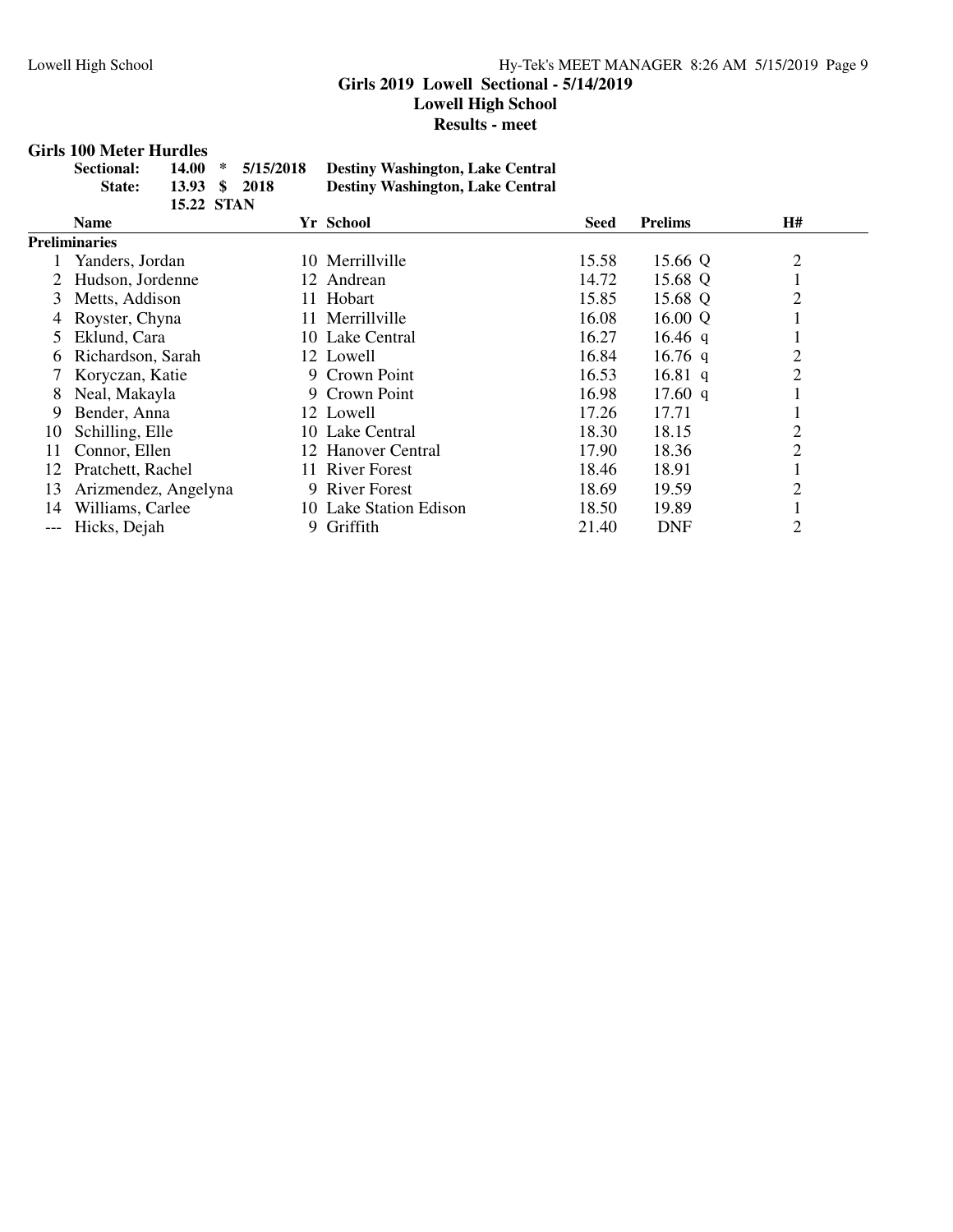#### Lowell High School Hy-Tek's MEET MANAGER 8:26 AM 5/15/2019 Page 10 **Girls 2019 Lowell Sectional - 5/14/2019 Lowell High School Results - meet**

#### **Girls 100 Meter Hurdles**

|               | waa waa wadha wadha wadh                      |                    |                   |                                                                                    |                |               |             |               |
|---------------|-----------------------------------------------|--------------------|-------------------|------------------------------------------------------------------------------------|----------------|---------------|-------------|---------------|
|               | 14.00<br><b>Sectional:</b><br>13.93<br>State: | ∗<br><sup>\$</sup> | 5/15/2018<br>2018 | <b>Destiny Washington, Lake Central</b><br><b>Destiny Washington, Lake Central</b> |                |               |             |               |
|               |                                               |                    | <b>15.22 STAN</b> |                                                                                    |                |               |             |               |
|               | <b>Name</b>                                   |                    |                   | Yr School                                                                          | <b>Prelims</b> | <b>Finals</b> |             | <b>Points</b> |
| <b>Finals</b> |                                               |                    |                   |                                                                                    |                |               |             |               |
|               | Hudson, Jordenne                              |                    |                   | 12 Andrean                                                                         | 15.68          | 14.89         | <b>STAN</b> | 10            |
|               | Yanders, Jordan                               |                    |                   | 10 Merrillyille                                                                    | 15.66          | 15.03         | <b>STAN</b> | 8             |
|               | Royster, Chyna                                |                    | $\vert 1 \vert$   | Merrillville                                                                       | 16.00          | 15.82         |             | 6             |
| 4             | Metts, Addison                                |                    |                   | 11 Hobart                                                                          | 15.68          | 15.85         |             |               |
|               | Eklund, Cara                                  |                    |                   | 10 Lake Central                                                                    | 16.46          | 16.10         |             | 4             |
| 6             | Koryczan, Katie                               |                    |                   | 9 Crown Point                                                                      | 16.81          | 16.38         |             | 3             |
|               | Richardson, Sarah                             |                    |                   | 12 Lowell                                                                          | 16.76          | 16.87         |             | 2             |
| 8             | Neal, Makayla                                 |                    |                   | 9 Crown Point                                                                      | 17.60          | 17.55         |             |               |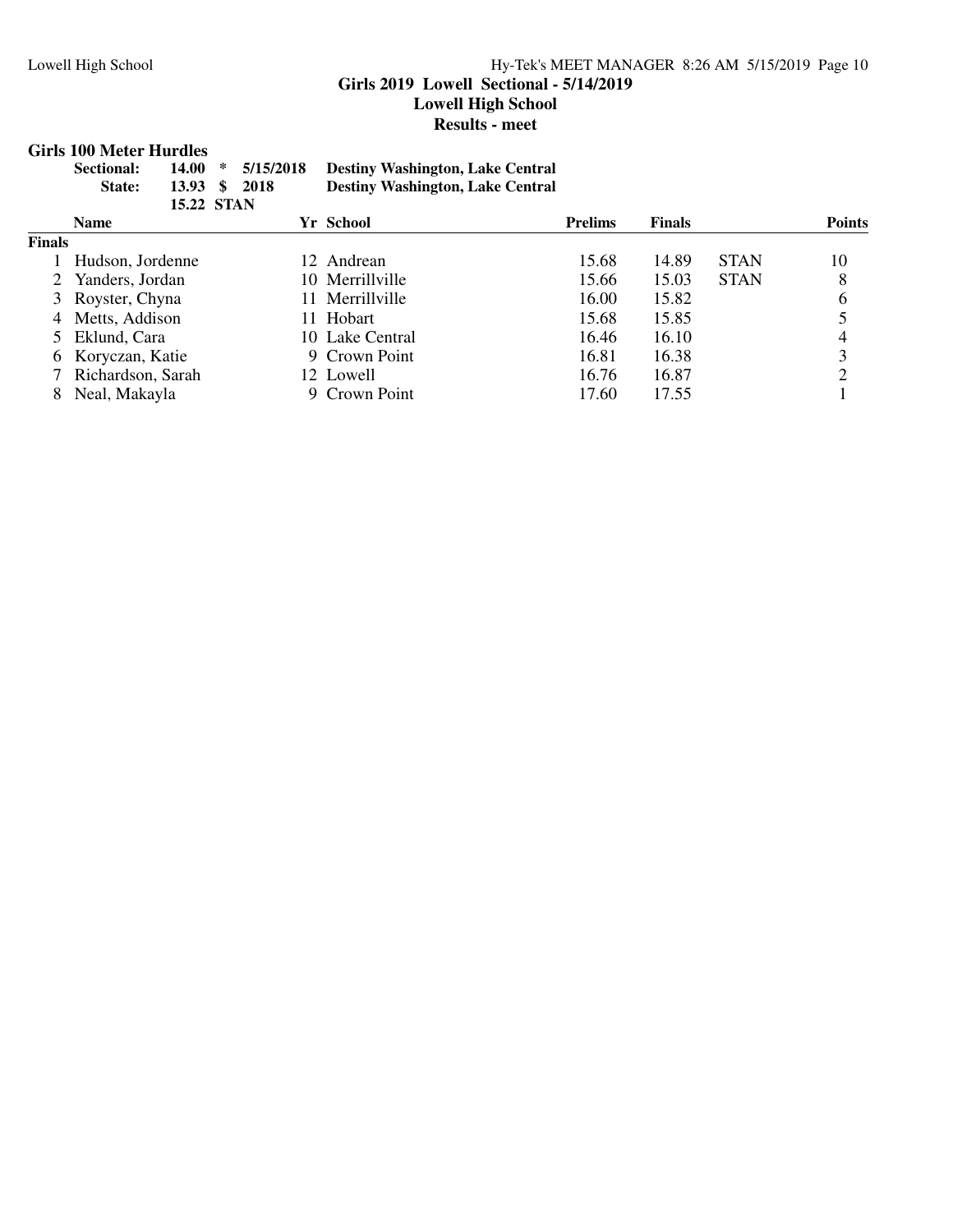#### Lowell High School Hy-Tek's MEET MANAGER 8:26 AM 5/15/2019 Page 11 **Girls 2019 Lowell Sectional - 5/14/2019 Lowell High School Results - meet**

#### **Girls 300 Meter Hurdles**

| <b>Sectional:</b> | $45.55 * 2015$ | <b>Kristen LaCosse, Crown Point</b> |
|-------------------|----------------|-------------------------------------|
| State:            | 41.36 \$ 2014  | <b>Symone Black, Westview</b>       |
|                   | 45.32 STAN     |                                     |

|        | <b>Name</b>        | Yr School              | Seed  | <b>Finals</b> | Н#             | <b>Points</b> |
|--------|--------------------|------------------------|-------|---------------|----------------|---------------|
| Finals |                    |                        |       |               |                |               |
|        | Hudson, Jordenne   | 12 Andrean             | 45.00 | 45.93         | 2              | 10            |
|        | Yanders, Jordan    | 10 Merrillville        | 48.02 | 45.94         | 2              | 8             |
| 3      | Richardson, Sarah  | 12 Lowell              | 50.32 | 48.57         | $\overline{2}$ | 6             |
| 4      | Metts, Addison     | 11 Hobart              | 49.19 | 49.41         | 2              |               |
|        | Edwards, Lacy      | 9 Griffith             | 54.50 | 50.16         |                | 4             |
| 6      | Schilling, Gwen    | 9 Lake Central         | 50.60 | 50.24         |                | 3             |
|        | Eklund, Cara       | 10 Lake Central        | 49.70 | 50.33         | 2              | 2             |
| 8      | Bender, Anna       | 12 Lowell              | 50.25 | 50.35         | $\overline{2}$ |               |
| 9      | Long, Amil         | Calumet<br>11-         | 50.00 | 50.66         | $\overline{2}$ |               |
| 10     | Macintyre, Kirsten | 12 Crown Point         | 52.73 | 53.31         |                |               |
| 11     | Roggenkamp, Alanna | 12 Hobart              | 54.81 | 53.92         |                |               |
| 12     | Connor, Ellen      | 12 Hanover Central     | 54.70 | 54.95         |                |               |
| 13     | Pratchett, Rachel  | 11 River Forest        | 56.06 | 55.55         |                |               |
| 14     | Kiger, Rhena       | 9 Crown Point          | 49.96 | 55.98         | 2              |               |
| 15     | Williams, Carlee   | 10 Lake Station Edison | 56.70 | 56.46         |                |               |
| 16     | Troutman, Aiyanie  | 9 River Forest         | 58.27 | 57.90         |                |               |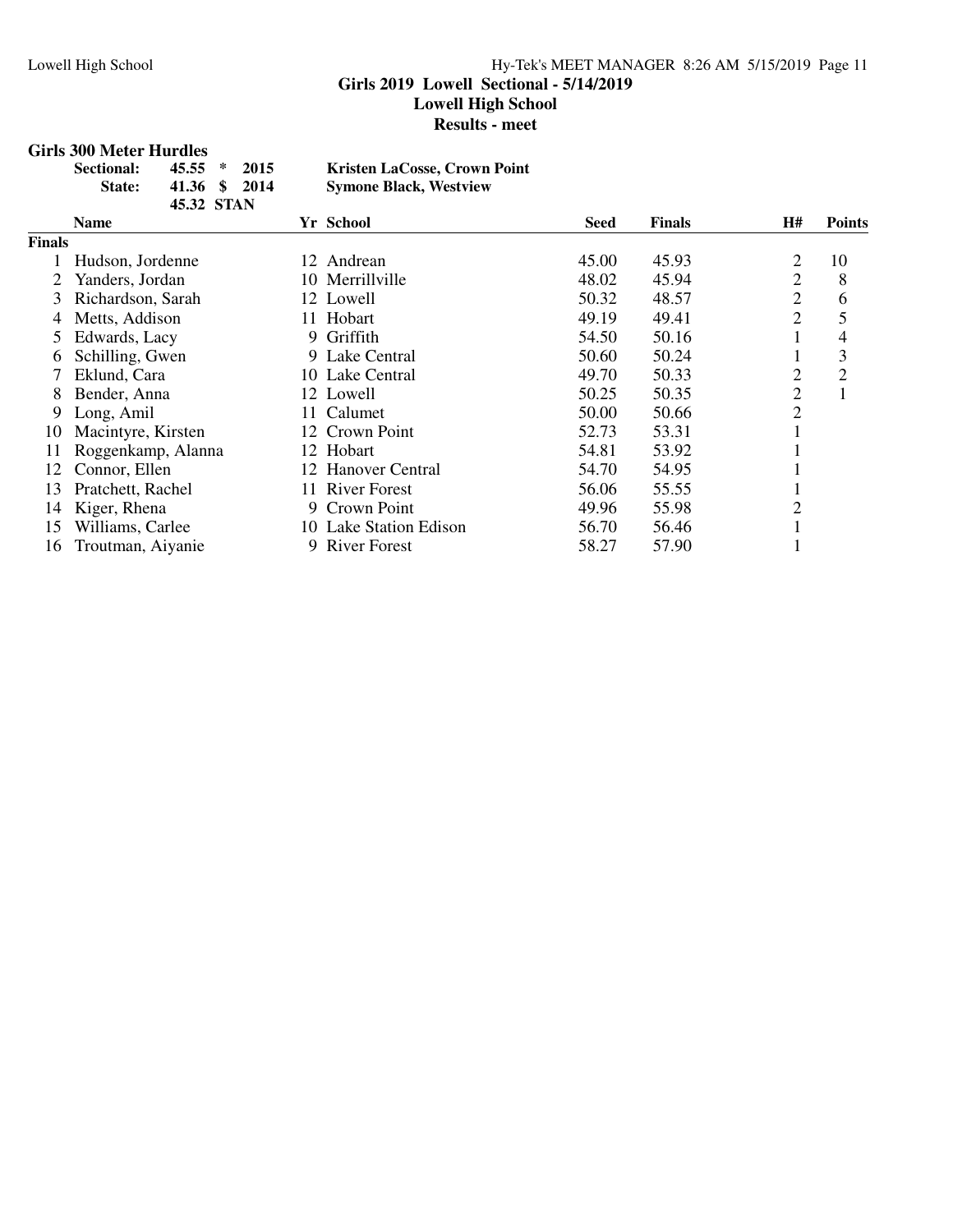#### **Girls 2019 Lowell Sectional - 5/14/2019**

**Lowell High School**

#### **Results - meet**

#### **Girls 4x100 Meter Relay**

|                      | Sectional: 48.38 * 5/15/2017 Mer |                |
|----------------------|----------------------------------|----------------|
|                      |                                  | C <sub>D</sub> |
| State: 45.75 \$ 2003 |                                  | For            |
|                      |                                  | Ada            |
| 48.77 STAN           |                                  |                |

**Sectional: 48.38 \* 5/15/2017 Merrillville, Merrillville C Davis, C Laster, A McClendon, R Bozeman State: 45.75 \$ 2003 Fort Wayne Northrop, Fort Wayne Northrop Adams, Rox, Carr, Robinson**

|                | <b>Team</b>                                    | <b>Relay</b>                                  | <b>Seed</b>               | <b>Finals</b>            | H#             | <b>Points</b>  |
|----------------|------------------------------------------------|-----------------------------------------------|---------------------------|--------------------------|----------------|----------------|
| <b>Finals</b>  |                                                |                                               |                           |                          |                |                |
| $\mathbf{1}$   | Merrillville                                   |                                               | 48.78                     | 48.96                    | $\overline{2}$ | 10             |
|                | 1) McHenry, Payton 12                          | 2) Davis, Caiyla 11                           | 3) Yanders, Jordan 10     | 4) Bozeman, Romella 11   |                |                |
|                | 5) Newman, Tyrah 9                             | 6) Jenkins, Raina 11                          |                           |                          |                |                |
| $\overline{2}$ | <b>Crown Point</b>                             |                                               | 50.06                     | 49.51                    | 2              | 8              |
|                | 1) Harrell, Aliyah 11                          | 2) White, Savy 11                             | 3) Donofrio, Maddie 12    | 4) Morris, Kori 11       |                |                |
|                | 5) Denvit, Jasmine 9                           | 6) Puga, Alexis 11                            | 7) Smith, Emma 10         | 8) Brown, Amber 9        |                |                |
| 3              | Lake Central                                   |                                               | 49.70                     | 49.93                    | $\overline{2}$ | 6              |
|                | 1) Eklund, Cara 10                             | 2) Johnson, LaTReasure 10                     | 3) Mitchell, Breanne 9    | 4) Fritz, Melissa 10     |                |                |
|                | 5) Mercer, Madi 10                             | 6) Czaja, Brooke 11                           | 7) Schilling, McKenzie 10 |                          |                |                |
| 4              | Hobart                                         |                                               | 52.13                     | 51.03                    | 2              | 5              |
|                | 1) Roggenkamp, Alanna 12                       | 2) Belk, Jadiah 9                             | 3) Lewis, Anisha 10       | 4) Brookshire, Olexia 12 |                |                |
|                | 5) Williams, Lexi 10                           | 6) Metts, Addison 11                          | 7) Rivera, Ariah 10       | 8) Clemons, Dominique 9  |                |                |
|                | 5 Lowell                                       |                                               | 51.31                     | 51.47                    | 2              | $\overline{4}$ |
|                | 1) Harmston, Michelle 12                       | 2) Bevineau-Rock, Savannah 13) Gill, Macee 11 |                           | 4) Pandazis, Haley 12    |                |                |
|                | 5) Jasinski, Jasmine 10                        | 6) Rodriguez, Juanita 10                      | 7) Martin, Tiffani 9      | 8) Richardson, Sarah 12  |                |                |
| 6              | Griffith                                       |                                               | 52.23                     | 51.49                    | $\overline{2}$ | 3              |
|                | 1) Johnson, Jordyn 12<br>5) Hester, Taneasha 9 | 2) Harris, Tianna 12                          | 3) Bolden, Jaylah 12      | 4) Harris, Tierra 9      |                |                |
| 7              | Calumet                                        |                                               | 52.00                     | 53.05                    | $\overline{2}$ | $\overline{2}$ |
|                | 1) Reed, Jai 11<br>5) Branch, Naomi 11         | 2) Reeves, Kashmere 12                        | 3) Clark, Heavenleigh 10  | 4) Long, Amil 11         |                |                |
| 8              | <b>River Forest</b>                            |                                               | 54.50                     | 53.48                    |                | 1              |
|                | 1) Franklin, DeAndria 9                        | 2) Woodcox, Ronice 10                         | 3) Arizmendez, Angelyna 9 | 4) Jackson, Ashayla 9    |                |                |
|                | 5) Lewis, Jamaria 10                           |                                               |                           |                          |                |                |
|                | Hanover Central                                |                                               | 54.80                     | DQ                       | 1              |                |
|                | 1) Siems, Sabrina 9                            | 2) Huyser, Kaylee 12                          | 3) Mueller, Allison 11    | 4) Govert, Nevaeh 10     |                |                |
|                | 5) Connor, Ellen 12                            | 6) Forbes, Mia 10                             |                           |                          |                |                |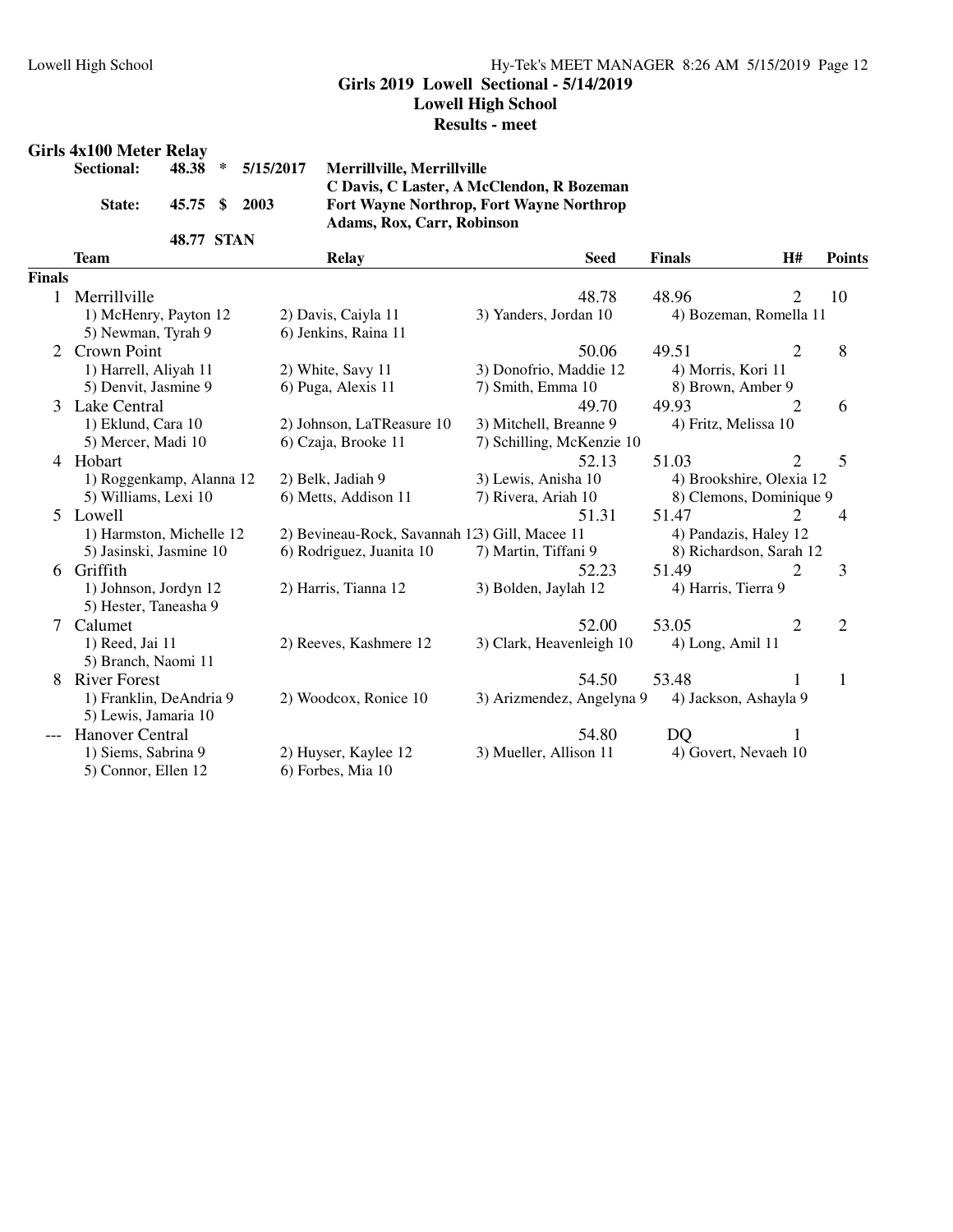**Girls 2019 Lowell Sectional - 5/14/2019**

**Lowell High School**

#### **Results - meet**

#### **Girls 4x400 Meter Relay**

|                        | Sectional: 3:58.31 * 5/15/2017 | N |
|------------------------|--------------------------------|---|
|                        |                                |   |
| State: 3:47.37 \$ 2011 |                                | L |
|                        |                                | B |
| 3:57.25 STAN           |                                |   |

**Sectional: 3:58.31 \* 5/15/2017 Merrillville, Merrillville N Dye, C Laster, A McClendon, A Coleman State: 3:47.37 \$ 2011 Lawrence North, Lawrence North Brooks, Franklin, Spencer, Miller**

|               | <b>Team</b>                | <b>Relay</b>             | <b>Seed</b>               | <b>Finals</b>         | H#                       | <b>Points</b>  |
|---------------|----------------------------|--------------------------|---------------------------|-----------------------|--------------------------|----------------|
| <b>Finals</b> |                            |                          |                           |                       |                          |                |
|               | Crown Point                |                          | 4:08.25                   | 4:04.83               | 2                        | 10             |
|               | 1) Macintyre, Kirsten 12   | 2) Harrison, Erin 10     | 3) Bahr, Emma 9           | 4) Russin, Maddie 11  |                          |                |
|               | 5) Kiger, Rhena 9          |                          |                           |                       |                          |                |
| 2             | Lake Central               |                          | 4:07.64                   | 4:10.03               | $\overline{c}$           | 8              |
|               | 1) Long, Meghan 12         | 2) Zubeck, Lilly 11      | 3) Martisek, Abby 10      | 4) Fritz, Melissa 10  |                          |                |
|               | 5) Schilling, Gwen 9       | 6) Knestrict, Riley 10   | 7) Schilling, McKenzie 10 | 8) Kulacz, Krista 9   |                          |                |
| 3             | Merrillville               |                          | 4:10.73                   | 4:11.22               | 2                        | 6              |
|               | 1) Bozeman, Romella 11     | 2) Davis, Caiyla 11      | 3) Beasley, Shamiya 11    | 4) Yanders, Jordan 10 |                          |                |
|               | 5) Newman, Tyrah 9         | 6) Gunnell, Michelle 11  | 7) Scott, Makayla 12      |                       |                          |                |
| 4             | Hobart                     |                          | 4:19.00                   | 4:12.08               | $\overline{2}$           | 5              |
|               | 1) Lewis, Anisha 10        | 2) Clemons, Dominique 9  | 3) Metts, Addison 11      |                       | 4) Brookshire, Olexia 12 |                |
|               | 5) Haluska, Abigale 11     | 6) Roggenkamp, Alanna 12 | 7) Belk, Jadiah 9         | 8) Romeo, Lauren 11   |                          |                |
| 5             | <b>Hanover Central</b>     |                          | 4:21.00                   | 4:24.61               | 2                        | 4              |
|               | 1) Victor, Maddy 10        | 2) Huyser, Kaylee 12     | 3) Siems, Sabrina 9       | 4) Butler, Malia 9    |                          |                |
|               | 5) Mueller, Allison 11     | 6) Connor, Ellen 12      | 7) Govert, Nevaeh 10      |                       |                          |                |
|               | 6 Lowell                   |                          | 4:23.40                   | 4:35.26               | 2                        | 3              |
|               | 1) Mitsch, Claire 12       | 2) Hughes, Brooke 11     | 3) Kish, Brittany 12      | 4) Henke, Alexa 10    |                          |                |
|               | 5) James, Karina 9         | 6) Bender, Anna 12       | 7) James, Annalise 12     | 8) Bibakis, Alexia 11 |                          |                |
|               | Griffith                   |                          | 4:35.00                   | 4:47.98               | 2                        | $\overline{2}$ |
|               | 1) Zavala, Heaven 10       | 2) Mehisen, Sara 11      | 3) Edwards, Lacy 9        |                       | 4) Lawton, Jasmine 10    |                |
|               | 5) Hester, Taneasha 9      |                          |                           |                       |                          |                |
| 8             | <b>River Forest</b>        |                          | 5:09.00                   | 5:01.74               |                          | 1              |
|               | 1) Thompson, Amber 9       | 2) Lewis, Jamaria 10     | 3) Bucko, Megan 9         |                       | 4) Pratchett, Rachel 11  |                |
|               | 5) Jackson, Ashayla 9      |                          |                           |                       |                          |                |
| 9             | <b>Lake Station Edison</b> |                          | 5:27.00                   | 5:10.28               |                          |                |
|               | 1) Poats, Breanna 11       | 2) Silva, Gabriela 10    | 3) Nowacki, Rayann 10     |                       | 4) Marroquin, Alyvia 9   |                |
|               | 5) Wesley, Lauren 12       | 6) Campbell, Kendall 9   | 7) Zepeda, Ana 12         |                       |                          |                |
|               |                            |                          |                           |                       |                          |                |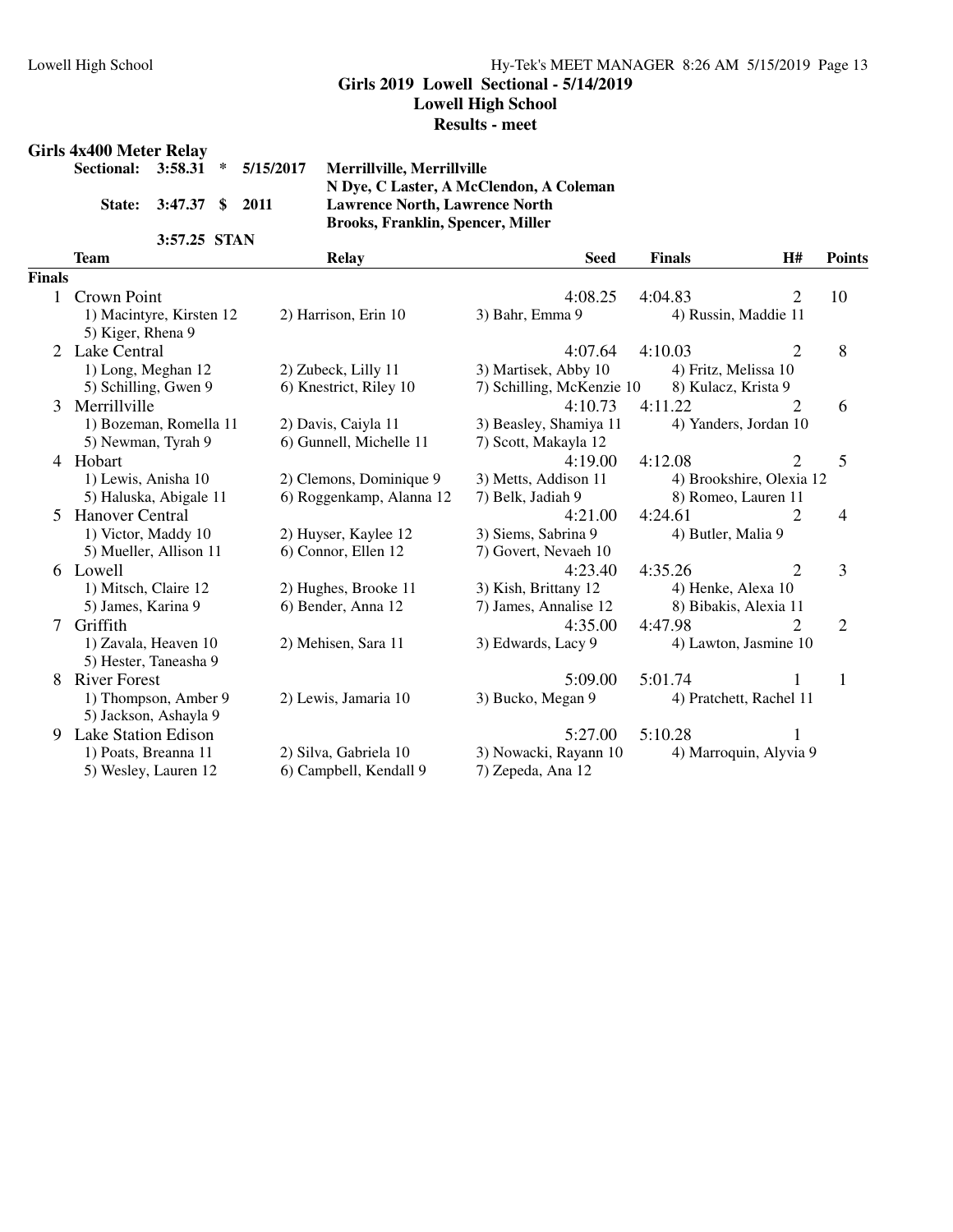#### **Girls 2019 Lowell Sectional - 5/14/2019**

**Lowell High School**

#### **Results - meet**

#### **Girls 4x800 Meter Relay**

|                        | Sectional: 9:31.38 * 5/15/2017 Crown |               |
|------------------------|--------------------------------------|---------------|
|                        |                                      | A DeN         |
| State: 8:53.74 \$ 2013 |                                      | Easter        |
|                        |                                      | <b>Sprinl</b> |
| 9:24.46 STAN           |                                      |               |

**Sectional: 9:31.38 \* 5/15/2017 Crown Point, Crown Point A DeMars, G Graveel, H Wylie, M Russin State: 8:53.74 \$ 2013 Eastern (Greentown), Eastern (Greentown) Sprinkles,Wagner, Neeley, Neeley**

|               | <b>Team</b>                                | <b>Relay</b>                                      | <b>Seed</b>                | <b>Finals</b>             | <b>Points</b> |
|---------------|--------------------------------------------|---------------------------------------------------|----------------------------|---------------------------|---------------|
| <b>Finals</b> |                                            |                                                   |                            |                           |               |
|               | 1 Lowell                                   |                                                   | 10:01.20                   | 9:39.50                   | 10            |
|               | 1) James, Annalise 12                      | 2) Boyer, Jordyn 12                               | 3) Kaczur, Megan 10        | 4) James, Karina 9        |               |
|               | 5) Mitsch, Claire 12                       | 6) James, Saralyn 10                              | 7) Kramer, Sydney 10       | 8) Bibakis, Alexia 11     |               |
| 2             | Crown Point                                |                                                   | 9:53.06                    | 9:50.48                   | 8             |
|               | 1) Burgos, Jaelyn 10                       | 2) Derwinski, Caitlyn 9                           | 3) Nowaczyk, Layla 9       | 4) Russin, Maddie 11      |               |
|               | 5) Villarosa, Kristel 12                   | 6) Eaton, Bri 9                                   | 7) Bozinovski, Victoria 11 | 8) Kiran, Kloe 9          |               |
| 3             | Lake Central                               |                                                   | 10:03.56                   | 9:52.95                   | 6             |
|               | 1) Kulacz, Krista 9                        | 2) Martisek, Abby 10                              | 3) Knestrict, Riley 10     | 4) Zubeck, Lilly 11       |               |
|               | 5) Kujawa, Rachel 11                       | 6) Davis, Carly 9                                 | 7) Kosciek, Taylor 9       | 8) Thomas, Emily 10       |               |
| 4             | Merrillville                               |                                                   | 10:04.03                   | 10:01.68                  | 5             |
|               | 1) Smith, Christina 11                     | 2) Weaver, Sierra 10                              | 3) Beasley, Shamiya 11     | 4) Gunnell, Michelle 11   |               |
|               | 5) Arnett, Ta'Nya 10                       | 6) Martinez, Natalie 10                           | 7) Gunnell, Lauren 10      |                           |               |
|               | 5 Hobart                                   |                                                   | 10:57.00                   | 10:50.12                  | 4             |
|               | 1) Haluska, Abigale 11                     | 2) Butler, Lilliann 10                            | 3) Belk, Sydney 9          | 4) Romeo, Lauren 11       |               |
|               | 5) Kerlin, Hailey 11                       | 6) MacRoberts, Mackenzie 12 7) Fuentes, Mikayla 9 |                            | 8) Villarruel, Ahliyah 10 |               |
| 6.            | Griffith                                   |                                                   | 11:49.80                   | 11:20.63                  | 3             |
|               | 1) Muro, Diana 12                          | 2) Reitz, Rylee 10                                | 3) Bridegroom, Serena 9    | 4) Mehisen, Sara 11       |               |
| $\tau$        | <b>River Forest</b>                        |                                                   | 12:22.00                   | 11:52.18                  | 2             |
|               | 1) Hall, A'Mya 9                           | 2) Bucko, Megan 9                                 | 3) Harris, Lexington 12    | 4) Pratchett, Destiney 12 |               |
|               | 5) Madrigal, Tatyana 11                    |                                                   |                            |                           |               |
| 8.            | Lake Station Edison                        |                                                   | 12:53.00                   | 13:09.99                  | 1             |
|               | 1) Zepeda, Ana 12<br>5) Nowacki, Rayann 10 | 2) Wesley, Lauren 12                              | 3) Silva, Gabriela 10      | 4) Mireles, Hayley 9      |               |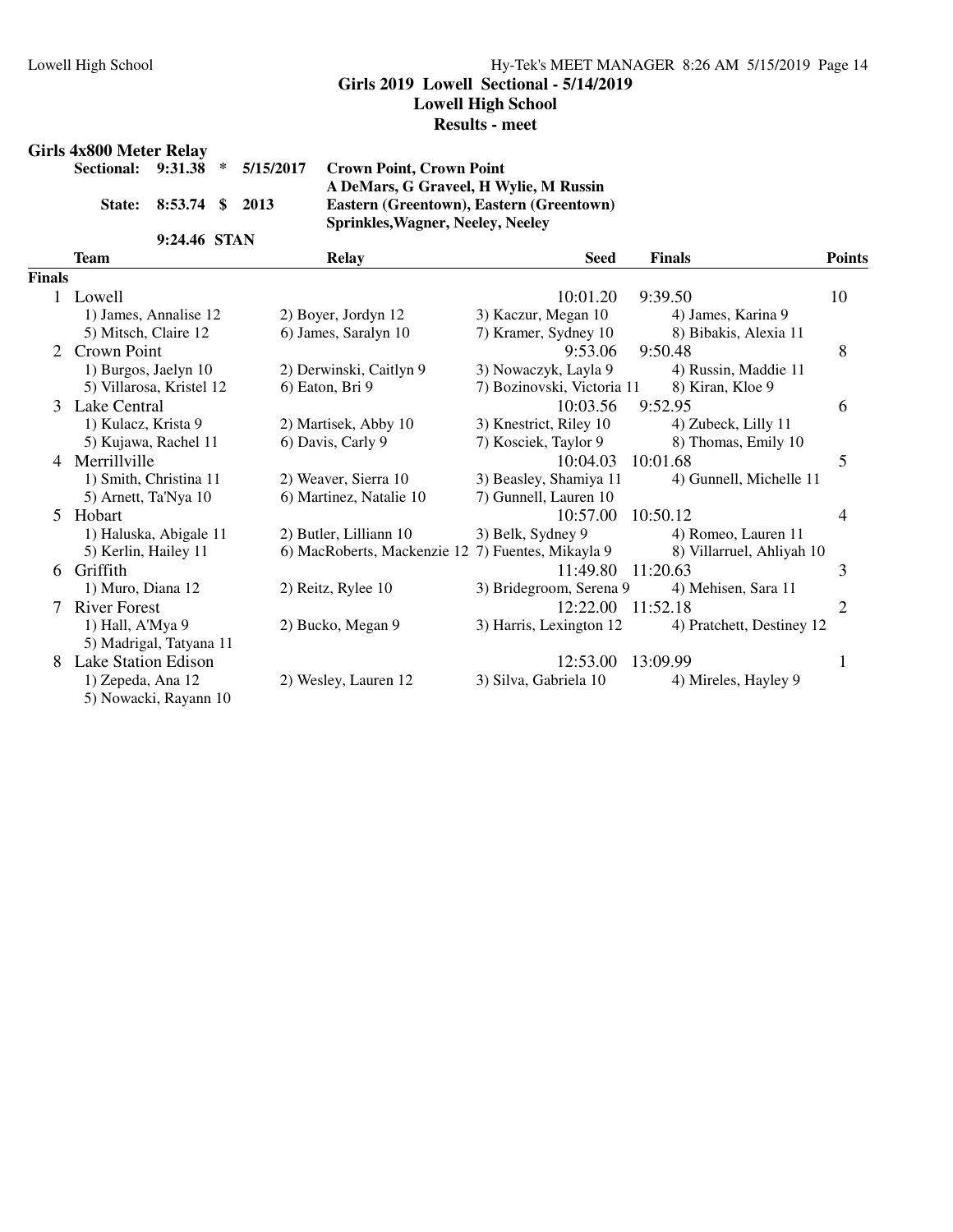## **Girls 2019 Lowell Sectional - 5/14/2019**

**Lowell High School**

**Results - meet**

#### **Girls High Jump**

| Sectional: |              | $5-07$ * 2014  | Kara Cook, Hobart        |
|------------|--------------|----------------|--------------------------|
| State:     |              | $6-00$ \$ 1985 | Angela Bradburn, Norwell |
|            | 5-04.50 STAN |                |                          |

|               | <b>Name</b>         | Yr School          | <b>Seed</b> | <b>Finals</b> | <b>Points</b> |
|---------------|---------------------|--------------------|-------------|---------------|---------------|
| <b>Finals</b> |                     |                    |             |               |               |
|               | Hennessey, Allyssa  | 12 Crown Point     | 5-05.00     | 5-02.00       | 10            |
|               | 2 Neal, Makayla     | 9 Crown Point      | 5-00.00     | $4 - 10.00$   | 8             |
|               | 3 Royster, Chyna    | 11 Merrillville    | 5-00.00     | J4-10.00      | 6             |
|               | 4 Delgado, Carolyn  | 12 Lake Central    | $4 - 10.00$ | 4-08.00       | 5             |
|               | Thompson, Amber     | 9 River Forest     | 4-08.00     | J4-08.00      | 3.50          |
|               | 5 Richardson, Sarah | 12 Lowell          | $4 - 10.00$ | J4-08.00      | 3.50          |
|               | Green, Zea          | 11 Lowell          | $4 - 10.00$ | J4-08.00      | 2             |
| 8             | Forbes, Mia         | 10 Hanover Central | 4-08.00     | 4-06.00       | .50           |
| 8             | Anderson, Shimara   | 9 Merrillville     | 4-08.00     | 4-06.00       | .50           |
| 10            | Solivais, Paige     | 10 Hobart          | 4-08.00     | J4-06.00      |               |
| $---$         | Victor, Maddy       | 10 Hanover Central | $4 - 10.00$ | <b>NH</b>     |               |
| $---$         | Clark, Heavenleigh  | 10 Calumet         | 5-00.00     | NH            |               |
| $---$         | Aardema, Alexa      | 11 Lake Central    | 4-08.00     | <b>NH</b>     |               |
| $---$         | Slicker, Madalyn    | 10 Hobart          | $4 - 06.00$ | NH            |               |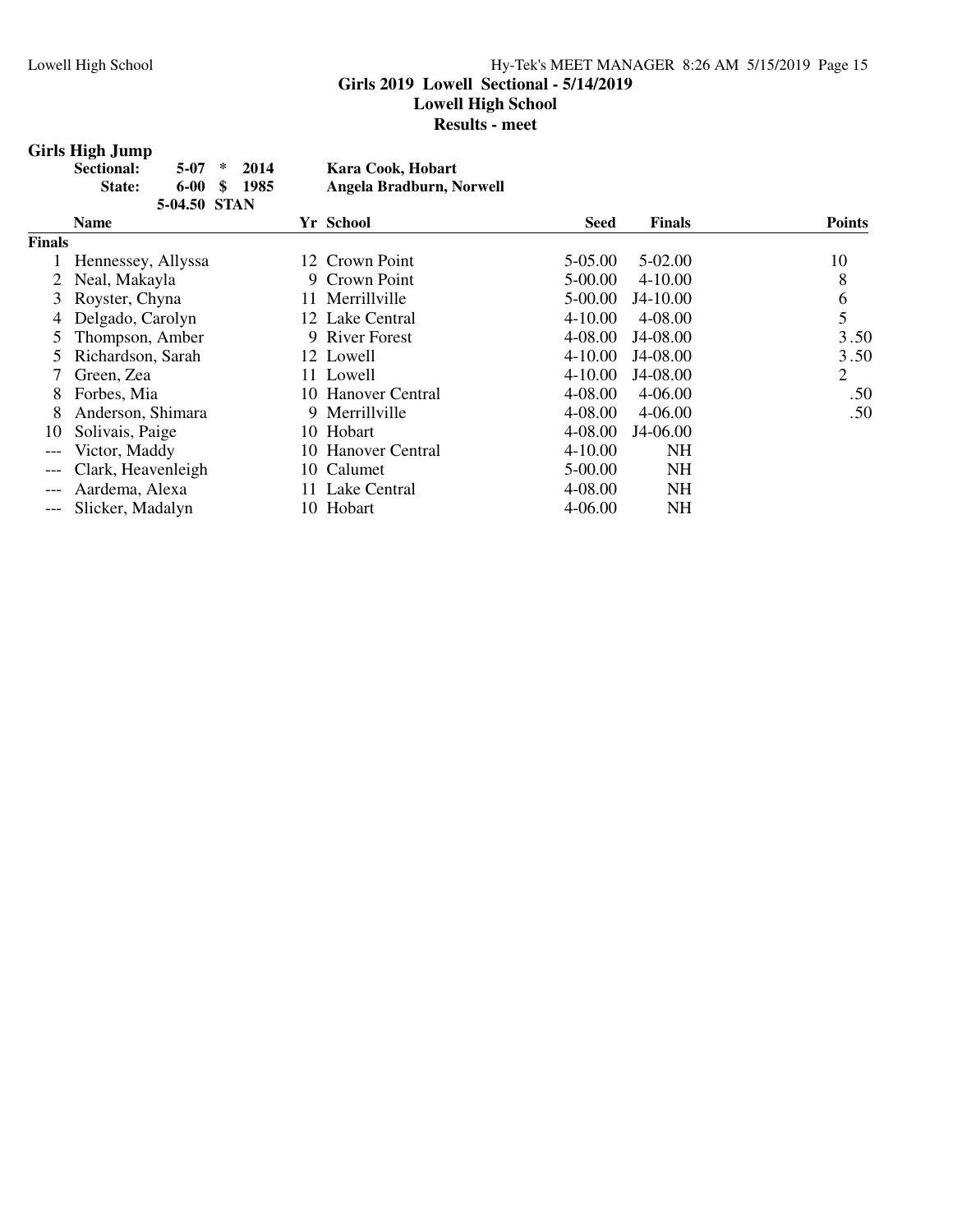#### Lowell High School Hy-Tek's MEET MANAGER 8:26 AM 5/15/2019 Page 16 **Girls 2019 Lowell Sectional - 5/14/2019 Lowell High School**

**Results - meet**

#### **Girls Pole Vault**

| Sectional: |                         | $11-06$ * $5/2012$    | <b>Katie Brown, LAKC</b>              |
|------------|-------------------------|-----------------------|---------------------------------------|
|            | State: 13-06.25 \$ 2009 |                       | Ellie McCardwell, Fort Wayne Northrop |
| Sectional: |                         | $11-06$ * $5/10/2013$ | Katie Brown, Lake Central             |
|            | 11-02.00 STAN           |                       |                                       |

|               | <b>Name</b>         | Yr School          | <b>Seed</b> | <b>Finals</b>     | <b>Points</b> |
|---------------|---------------------|--------------------|-------------|-------------------|---------------|
| <b>Finals</b> |                     |                    |             |                   |               |
|               | Rigg, Madison       | 12 Lake Central    | $11-09.00$  | $12-00.00$ * STAN | 10            |
|               | 2 Polizotto, Elena  | 12 Hobart          | 11-03.00    | 10-00.00          | 8             |
| 3             | Stewart, Janiya     | 11 Merrillville    | $9 - 00.00$ | 9-06.00           | 6             |
|               | 4 Dexter, Leah      | 10 Crown Point     | 8-00.00     | 8-00.00           |               |
|               | Williams, Ashley    | 10 Merrillyille    | 8-00.00     | $J8-00.00$        | 4             |
|               | 6 Turley, Autumn    | 9 Hobart           | 8-06.00     | J8-00.00          | 2.50          |
|               | 6 Gearhart, Taylor  | 10 Crown Point     | 8-00.00     | J8-00.00          | 2.50          |
| 8             | O'Brien, Caitlin    | 11 Lake Central    | 7-06.00     | $J8-00.00$        |               |
| 9             | Kartz, Madeline     | 10 Hanover Central | $6 - 06.00$ | 6-06.00           |               |
| 10            | Maciejewski, Sydney | 12 Hanover Central | 7-00.00     | $J6-06.00$        |               |
|               | --- Henke, Olivia   | 10 Lowell          | 6-06.00     | NΗ                |               |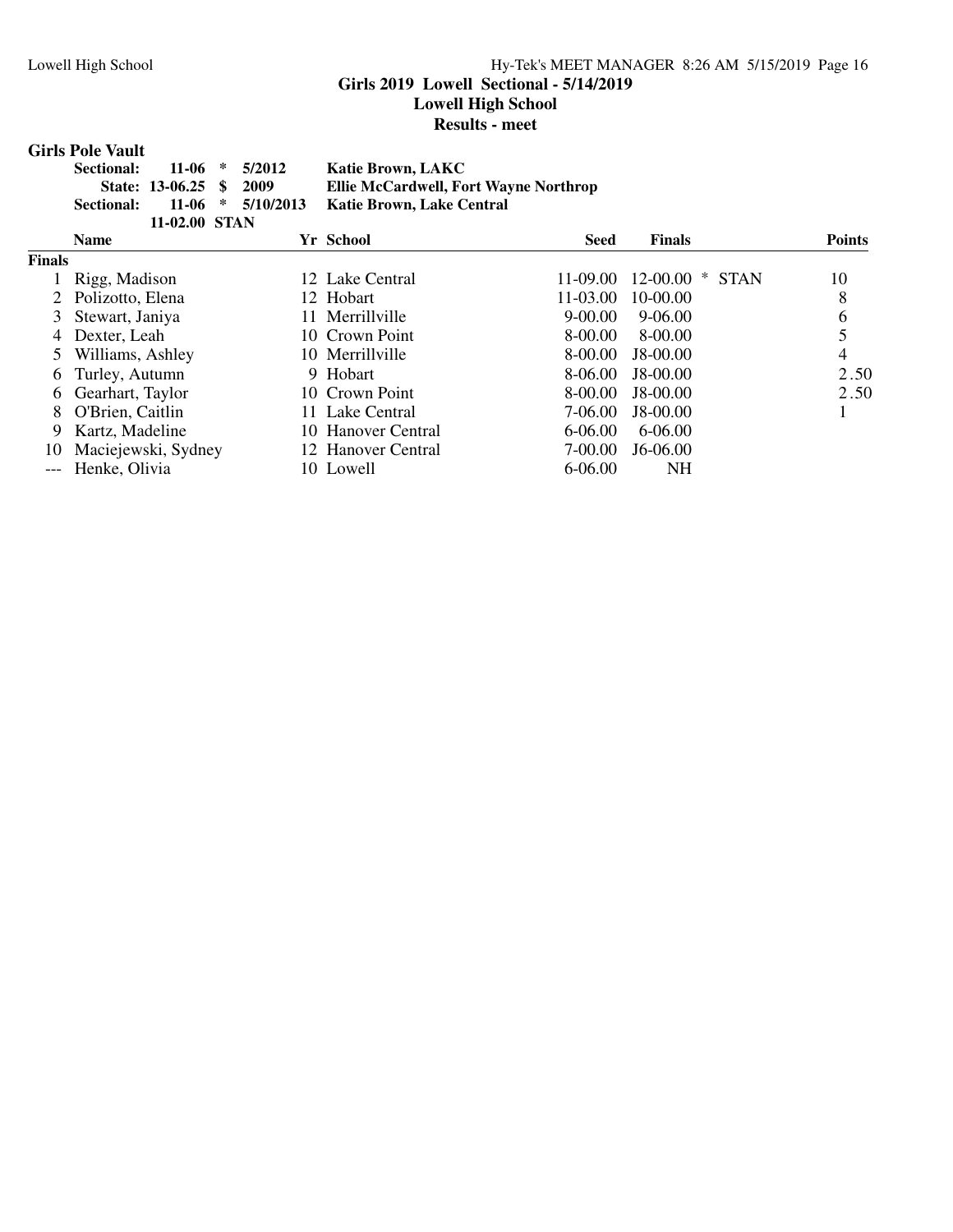#### Lowell High School Hy-Tek's MEET MANAGER 8:26 AM 5/15/2019 Page 17 **Girls 2019 Lowell Sectional - 5/14/2019 Lowell High School Results - meet**

#### **Girls Long Jump**

|        |               | Sectional: 18-11.50 * 5/15/2018 | Kristen LaCosse, Crown Point  |
|--------|---------------|---------------------------------|-------------------------------|
| State: | 20-04 \$ 1986 |                                 | Tanya Sedwick, Jeffersonville |
|        | 17-08.25 STAN |                                 |                               |

|               | $1170.40 \pm 0.1713$ |   |                        |              |               |             |                |               |
|---------------|----------------------|---|------------------------|--------------|---------------|-------------|----------------|---------------|
|               | <b>Name</b>          |   | Yr School              | <b>Seed</b>  | <b>Finals</b> |             |                | <b>Points</b> |
| <b>Finals</b> |                      |   |                        |              |               |             |                |               |
|               | Johnson, LaTReasure  |   | 10 Lake Central        | 19-04.00     | 17-10.50      | <b>STAN</b> |                | 10            |
|               | Reed, Jai            |   | 11 Calumet             | $19-09.00$   | 17-04.75      |             |                | 8             |
| 3             | McHenry, Payton      |   | 12 Merrillville        | 17-02.00     | 16-07.50      |             |                | 6             |
|               | Long, Meghan         |   | 12 Lake Central        | 17-01.00     | 16-01.25      |             |                | 5             |
|               | Butler, Malia        |   | 9 Hanover Central      | $16-07.00$   | $16-01.00$    |             |                | 4             |
| 6             | Denvit, Jasmine      |   | 9 Crown Point          | 15-08.00     | 15-10.25      |             |                | 3             |
|               | Gill, Macee          |   | 11 Lowell              | 16-01.00     | 15-04.25      |             |                | 2             |
| 8             | Harrison, Erin       |   | 10 Crown Point         | $16-01.00$   | 14-11.25      |             |                |               |
| 9             | Huyser, Kaylee       |   | 12 Hanover Central     | 15-08.00     | 14-08.75      |             | 2              |               |
| 10            | Barksdale, Jordan    |   | 11 Merrillville        | 15-03.00     | 14-03.00      |             | 2              |               |
| 11            | Williams, Lexi       |   | 10 Hobart              | 15-08.00     | $14 - 02.50$  |             | $\overline{2}$ |               |
| 12            | Lewis, Jamaria       |   | 10 River Forest        | 14-05.00     | $14 - 02.00$  |             | $\overline{2}$ |               |
| 13            | Metts, Addison       |   | 11 Hobart              | $15 - 11.50$ | 13-11.75      |             |                |               |
| 14            | Harris, Tianna       |   | 12 Griffith            | 13-10.00     | 12-09.25      |             | 2              |               |
| 15            | Poats, Breanna       |   | 11 Lake Station Edison | 11-01.00     | 10-10.50      |             | $\overline{2}$ |               |
|               | Hicks, Dejah         | 9 | Griffith               | 11-06.50     | ND            |             | $\overline{2}$ |               |
|               |                      |   |                        |              |               |             |                |               |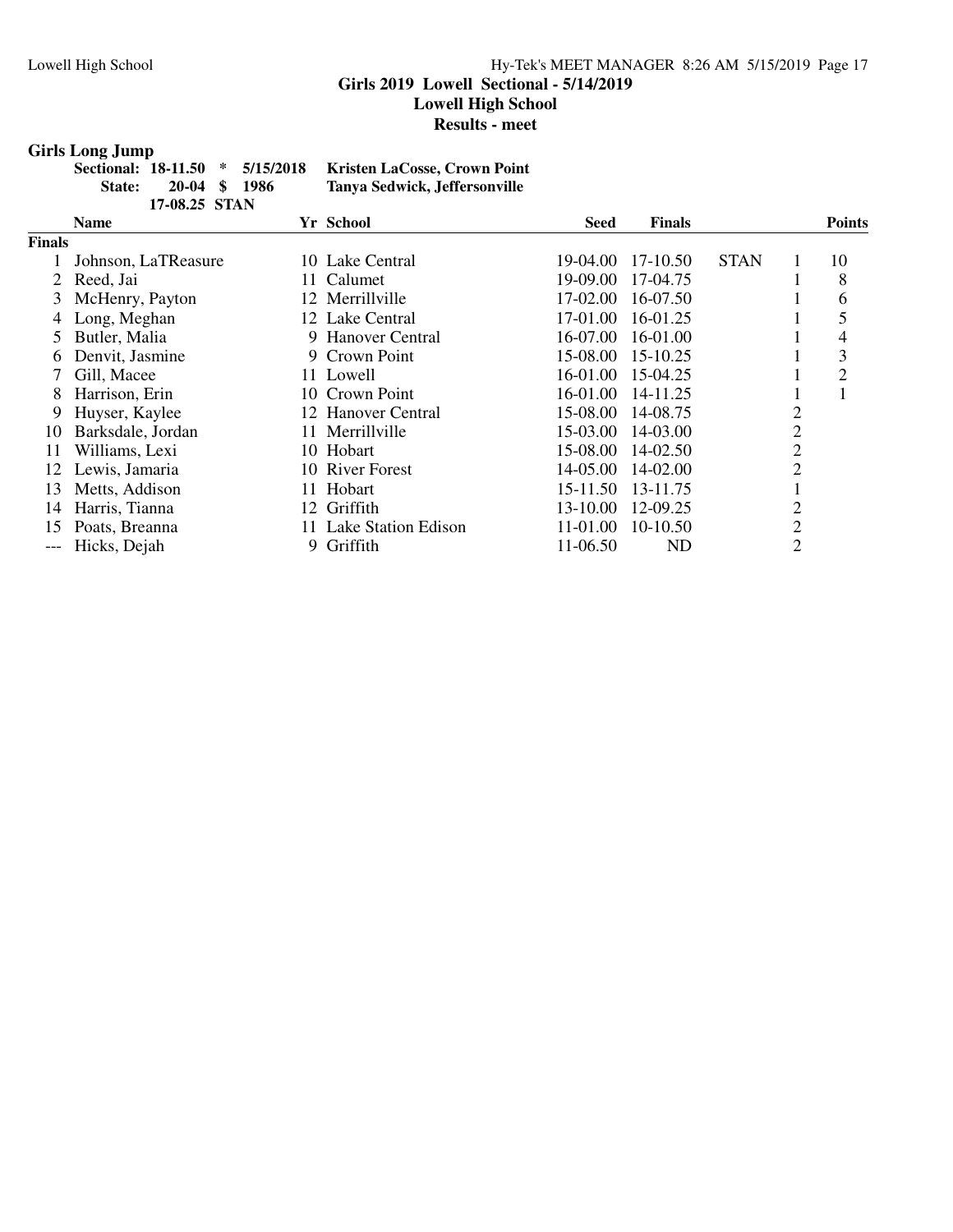#### Lowell High School Hy-Tek's MEET MANAGER 8:26 AM 5/15/2019 Page 18 **Girls 2019 Lowell Sectional - 5/14/2019 Lowell High School**

#### **Results - meet**

#### **Girls Shot Put**

| <b>Sectional:</b> | $44-01$ *     | 2008 | <b>Megan Kessler, Crown Point</b> |
|-------------------|---------------|------|-----------------------------------|
| <b>State:</b>     | 50-09 \$ 2011 |      | Tori Bliss, Portage               |
|                   | 40-08.50 STAN |      |                                   |

|        | <b>Name</b>         |    | Yr School              | <b>Seed</b> | <b>Finals</b> |             |                | <b>Points</b>  |
|--------|---------------------|----|------------------------|-------------|---------------|-------------|----------------|----------------|
| Finals |                     |    |                        |             |               |             |                |                |
|        | Ellis, Makeda       |    | 12 Lake Central        | 45-08.25    | 43-02.50      | <b>STAN</b> | 2              | 10             |
|        | Nelson, Jaecy       | 9. | Griffith               | 34-04.00    | 37-07.00      |             | $\overline{2}$ | 8              |
| 3      | Mularski, Allie     |    | 11 Lake Central        | 38-00.00    | 36-03.50      |             | $\overline{2}$ | 6              |
| 4      | Greenholt, Tanner   |    | 11 Lowell              | 36-03.00    | 35-07.00      |             | $\overline{2}$ | 5              |
| 5      | Sams, Leah          |    | 11 Merrillville        | 34-07.50    | 34-00.50      |             | $\overline{c}$ | 4              |
| 6      | Sams, Bionca        |    | 12 Merrillville        | 33-01.00    | 34-00.00      |             | $\overline{2}$ | 3              |
|        | Henry, McKayla      |    | 9 Crown Point          | 32-05.00    | 33-01.50      |             | $\overline{c}$ | $\overline{2}$ |
| 8      | Moore, Victoria     |    | 11 Andrean             | 36-05.00    | 32-10.50      |             | $\overline{2}$ | $\mathbf{1}$   |
| 9      | Houpt, Briana       |    | 10 Andrean             | 31-00.00    | 32-05.00      |             | 1              |                |
| 10     | Armstrong, Kennedie |    | 12 Calumet             | 32-08.00    | 32-04.50      |             | $\overline{c}$ |                |
| 11     | Hidalgo, Hannah     |    | 9 Crown Point          | 32-00.00    | 31-11.00      |             | $\overline{2}$ |                |
| 12     | Oliver, Rebecca     |    | 12 Hanover Central     | 30-11.00    | 31-02.00      |             |                |                |
| 13     | Donald, Jamiyah     |    | 12 Calumet             | 33-05.00    | 30-07.50      |             | $\mathbf{2}$   |                |
| 14     | Hall, Mikayla       |    | 10 River Forest        | 27-07.00    | 29-07.50      |             |                |                |
| 15     | Himes, Kaylee       |    | 12 Lake Station Edison | 31-06.00    | 29-06.50      |             |                |                |
| 16     | Krucina, Kahlan     |    | 9 Lowell               | 28-01.00    | 29-02.00      |             |                |                |
| 17     | Edwards, Kirsten    |    | 12 Griffith            | 29-09.00    | 28-10.50      |             |                |                |
| 18     | Knight, Shanena     |    | 9 Hobart               | 28-06.00    | 26-08.00      |             |                |                |
| 19     | Kirk, Charity       |    | 11 Hobart              | 29-06.00    | 26-07.00      |             |                |                |
| 20     | Franklin, Ivy       |    | 11 River Forest        | 27-05.00    | 25-02.00      |             |                |                |
| 21     | Moran, Kailee       | 9. | Hanover Central        | 27-00.00    | 24-08.00      |             |                |                |
| 22     | Smith, Kayla        |    | 11 Lake Station Edison | 22-07.00    | 24-03.00      |             |                |                |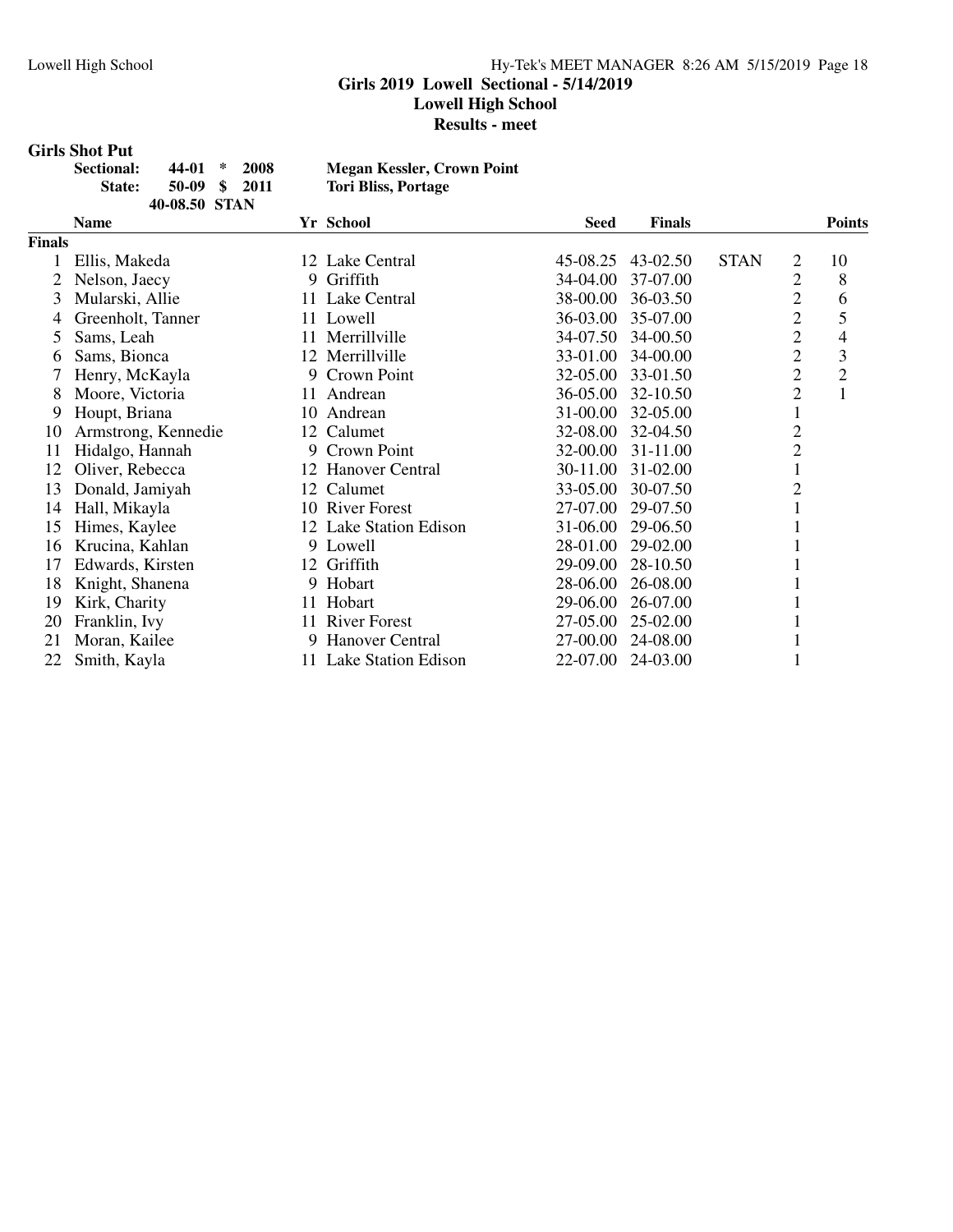#### Lowell High School Hy-Tek's MEET MANAGER 8:26 AM 5/15/2019 Page 19 **Girls 2019 Lowell Sectional - 5/14/2019 Lowell High School Results - meet**

#### **Girls Discus Throw**

| Sectional: 141-08 * 2015 | Kayla York, Hanover Cent               |
|--------------------------|----------------------------------------|
| State: 168-06 \$ 2013    | <b>Adriana Brown, Lawrence Central</b> |
| 125-05 STAN              |                                        |

|        | <b>Name</b>         |    | Yr School              | <b>Seed</b>         | <b>Finals</b> |                | <b>Points</b>  |
|--------|---------------------|----|------------------------|---------------------|---------------|----------------|----------------|
| Finals |                     |    |                        |                     |               |                |                |
|        | Sams, Bionca        |    | 12 Merrillville        | 113-05.25 121-09.00 |               | 2              | 10             |
| 2      | Mularski, Allie     |    | 11 Lake Central        | 121-04 121-04.00    |               | $\overline{2}$ | 8              |
| 3      | Schoonmaker, Sarah  |    | 9 Lake Central         | 109-04 109-01.00    |               | $\overline{c}$ | 6              |
| 4      | Anderson, Natalie   |    | 12 Crown Point         | 93-10 95-00.00      |               | $\overline{2}$ | 5              |
| 5      | Buugs, BreAnna      |    | 11 Merrillville        | 93-11               | 94-11.00      | $\overline{2}$ | $\overline{4}$ |
| 6      | Himes, Kaylee       |    | 12 Lake Station Edison | 101-06              | 94-05.50      | $\overline{c}$ | 3              |
| 7      | Hall, Mikayla       |    | 10 River Forest        | 93-02               | 88-10.50      | $\overline{2}$ | $\overline{2}$ |
| 8      | Oliver, Rebecca     |    | 12 Hanover Central     | 99-02               | 88-05.50      | $\overline{2}$ | $\mathbf{1}$   |
| 9      | Edwards, Kirsten    |    | 12 Griffith            | 91-00               | 88-04.50      |                |                |
| 10     | Henry, McKayla      | 9. | Crown Point            | 88-04               | 85-10.00      |                |                |
| 11     | Wilson, Antigone    |    | 12 Lowell              | 94-04               | 83-02.00      | $\overline{2}$ |                |
| 12     | Hall, A'Mya         | 9  | <b>River Forest</b>    | $71-04$             | 83-01.00      |                |                |
| 13     | Nelson, Jaecy       | 9. | Griffith               | 99-01               | 82-07.00      | $\overline{2}$ |                |
| 14     | Armstrong, Kennedie |    | 12 Calumet             | 94-08               | 80-08.00      | $\overline{2}$ |                |
| 15     | Greenholt, Tanner   |    | 11 Lowell              | 88-07               | 78-11.50      |                |                |
| 16     | Moran, Kailee       | 9. | <b>Hanover Central</b> | 79-00               | 77-09.00      |                |                |
| 17     | Kirk, Charity       |    | 11 Hobart              | 81-00               | 73-09.00      |                |                |
| 18     | Houpt, Briana       | 10 | Andrean                | 78-02               | 71-03.00      |                |                |
| 19     | Pettit, Gracie      | 9  | Andrean                | 72-09               | 68-09.50      |                |                |
| 20     | Knight, Shanena     |    | 9 Hobart               | 72-03               | 68-05.50      |                |                |
| 21     | O'Connor, Kaylee    |    | 10 Lake Station Edison | 82-03               | 68-03.50      |                |                |
|        | Donald, Jamiyah     |    | 12 Calumet             | 67-04               | DQ            |                |                |